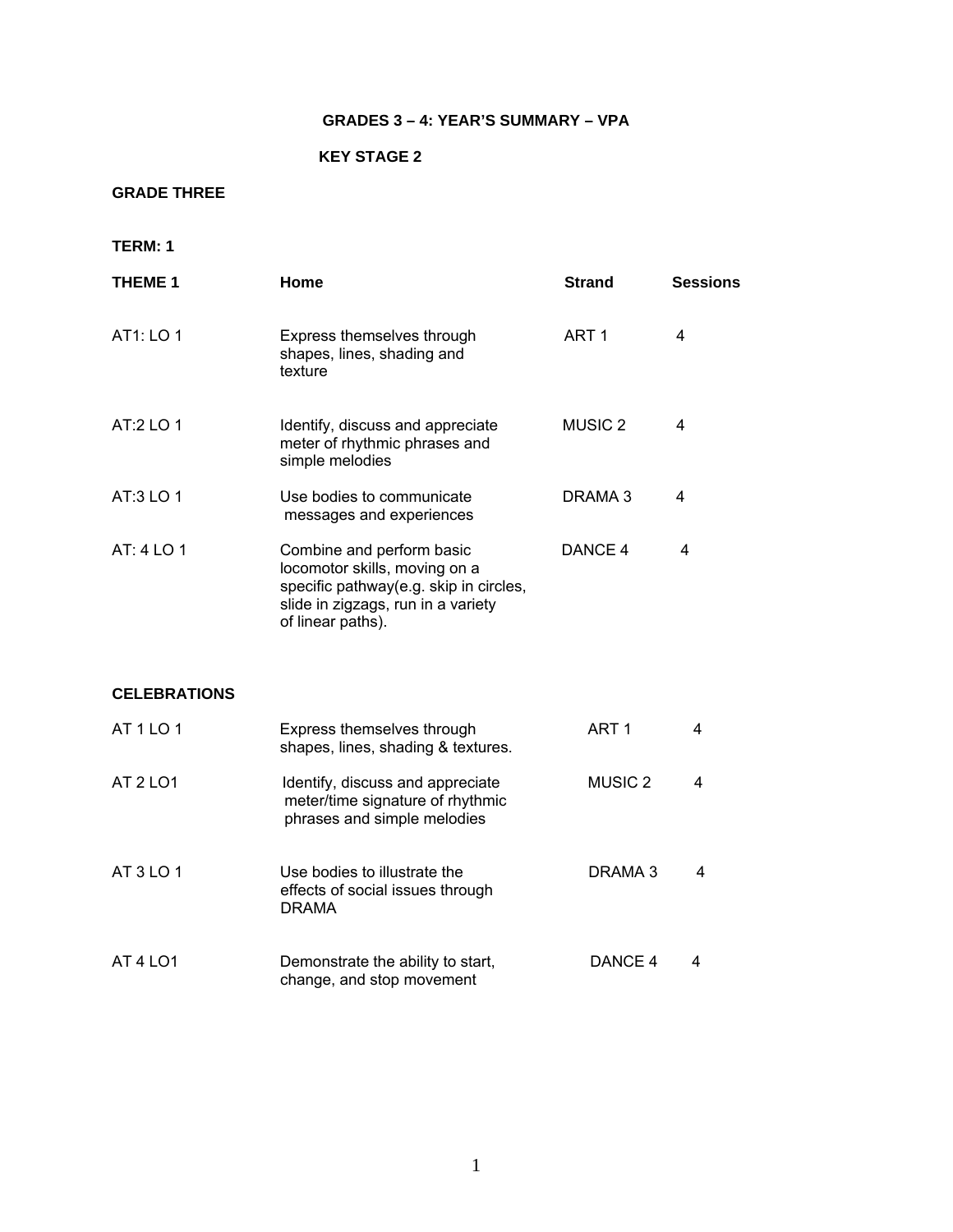| <b>ART &amp; CRAFT</b>                 | <b>GRADE THREE</b>                                                                                                                                                                                                                                                                         |  |
|----------------------------------------|--------------------------------------------------------------------------------------------------------------------------------------------------------------------------------------------------------------------------------------------------------------------------------------------|--|
| <b>THEME</b>                           | <b>HOME AND CELEBRATION</b>                                                                                                                                                                                                                                                                |  |
| LO <sub>1</sub>                        | <b>EXPRESS THEMSELVES THROUGH SHAPES, LINES,</b><br><b>SHADING AND TEXTURE.</b>                                                                                                                                                                                                            |  |
| SC <sub>1</sub>                        | Make and discuss free hand drawing with increased details.                                                                                                                                                                                                                                 |  |
| <b>ACTIVITIES</b><br><b>ASSESSMENT</b> | Draw the human figure incorporating some of the main features (face,<br>$\bullet$<br>eyes, ears, nose; dress, skirt, pants); Plants; Animals; Structures (I)<br>Draw and display work (I)<br>Evaluate each others work by answering given questions.<br>Shade pictures using pencil/crayon |  |
| SC <sub>2</sub>                        | Use various materials to create prints, images.                                                                                                                                                                                                                                            |  |
| <b>ACTIVITIES</b>                      | Collect and use materials such as seeds, bottle stoppers, popsicle<br>$\bullet$<br>sticks, match sticks, macaroni, egg shells etc. to create/ make art work<br>(I) & (G)                                                                                                                   |  |
| <b>ASSESSMENT</b>                      | Use the materials (mentioned) and others in the environment to make<br>$\bullet$<br>collages. $(I)$ & $(G)$<br>Have a variety of materials displayed (as a class collection)<br>$\bullet$<br>Complete a given design using various materials.<br>Combine collages to make a new design.    |  |
|                                        |                                                                                                                                                                                                                                                                                            |  |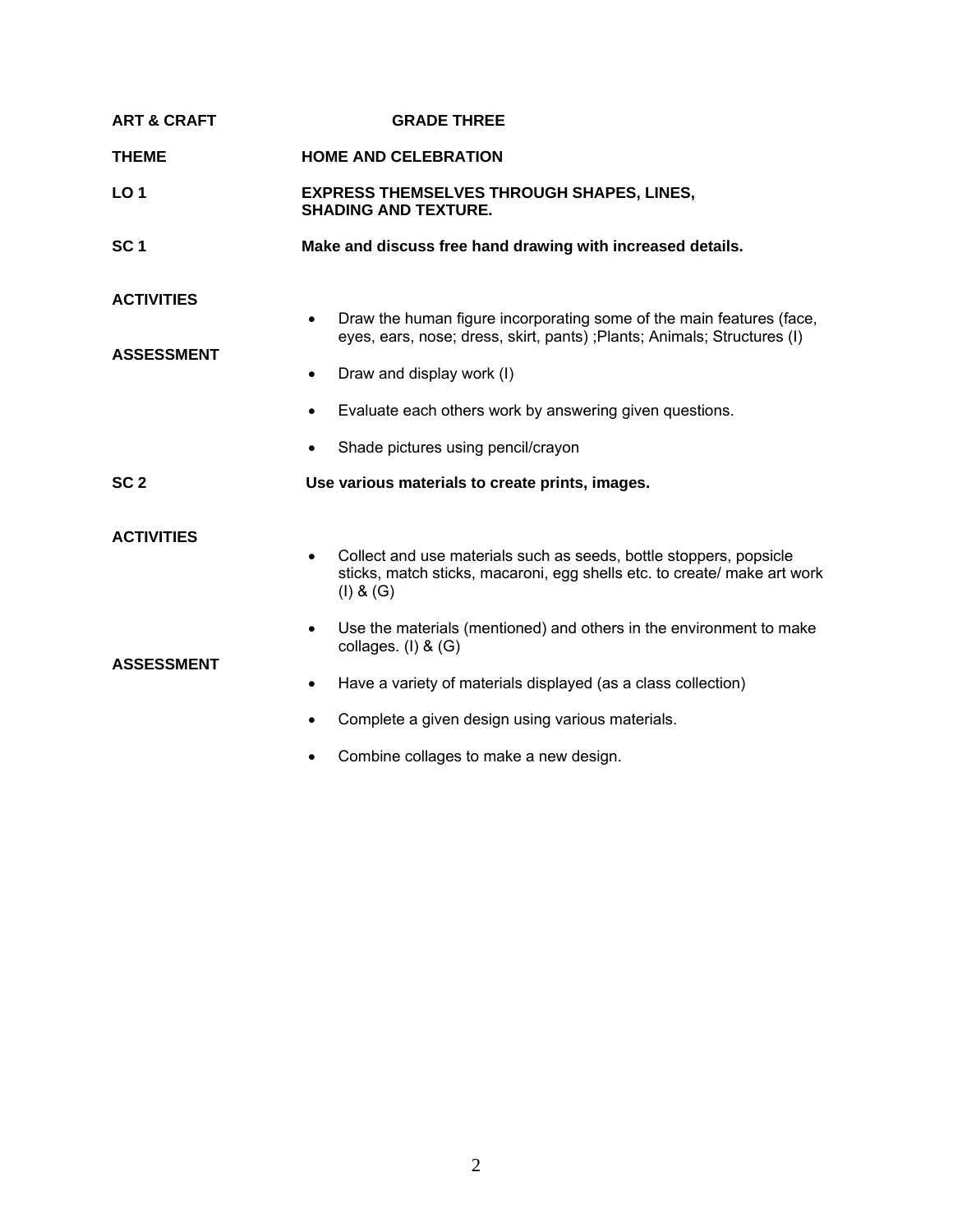| <b>MUSIC</b>      | <b>GRADE THREE</b>                                                                                                                                                 |  |
|-------------------|--------------------------------------------------------------------------------------------------------------------------------------------------------------------|--|
| <b>THEME</b>      | <b>HOME AND CELEBRATION</b>                                                                                                                                        |  |
| <b>LO1</b>        | IDENTIFY, DISCUSS AND APPRECIATE A METER OF RHYTHMIC<br><b>PHRASES AND MELODIES</b>                                                                                |  |
| SC <sub>1</sub>   | Identify rhythm in 2 &3 meter patterns as they are playing (symbols,<br>action, movement)                                                                          |  |
| <b>ACTIVITIES</b> | Allow students to re act to a piece of music (clap, tap, snap, stamp, nod<br>$\bullet$<br>to the beat) $(l)$ & $(G)$                                               |  |
|                   | Let student discuss their actions<br>$\bullet$                                                                                                                     |  |
|                   | Let them identify the areas where the heavy beats/ strong beats fall (I)<br>$\bullet$                                                                              |  |
|                   | Use symbols to represent steady beats e.g. $ I(I) $<br>٠                                                                                                           |  |
|                   | Have students clap meter in 2, $\&$ 3 (I) $\&$ (G)<br>$\bullet$                                                                                                    |  |
|                   | Students dance to the rhythm of a melody (G)<br>٠                                                                                                                  |  |
|                   | Students identify the meter of music extracts (I)                                                                                                                  |  |
|                   |                                                                                                                                                                    |  |
| SC <sub>2</sub>   | Recognise differences and similarities of rhythmic patterns of phases                                                                                              |  |
| <b>ACTIVITIES</b> | Listen to and discuss similarities and differences in given rhythm patterns<br>$\bullet$<br>(1)                                                                    |  |
|                   | Demonstrate how rhythm patterns of meter in two and in three are<br>٠<br>written (e.g. a loud sound/ movement followed by quiet sounds/<br>movement $ 11 11$ ) (I) |  |
|                   | Use symbols to represent steady beats (I)                                                                                                                          |  |
|                   | Listen to a pattern and reproduce it by writing in symbolic form (I)                                                                                               |  |
|                   | Play rhythm games using questions and answers (G)<br>$\bullet$                                                                                                     |  |
| <b>ASSESSMENT</b> | Students clap to indicate the strong/heavy beats of a melody<br>٠                                                                                                  |  |
|                   | Demonstrate how to conduct meter in two & three<br>$\bullet$                                                                                                       |  |
|                   | Write down the rhythm pattern played<br>$\bullet$                                                                                                                  |  |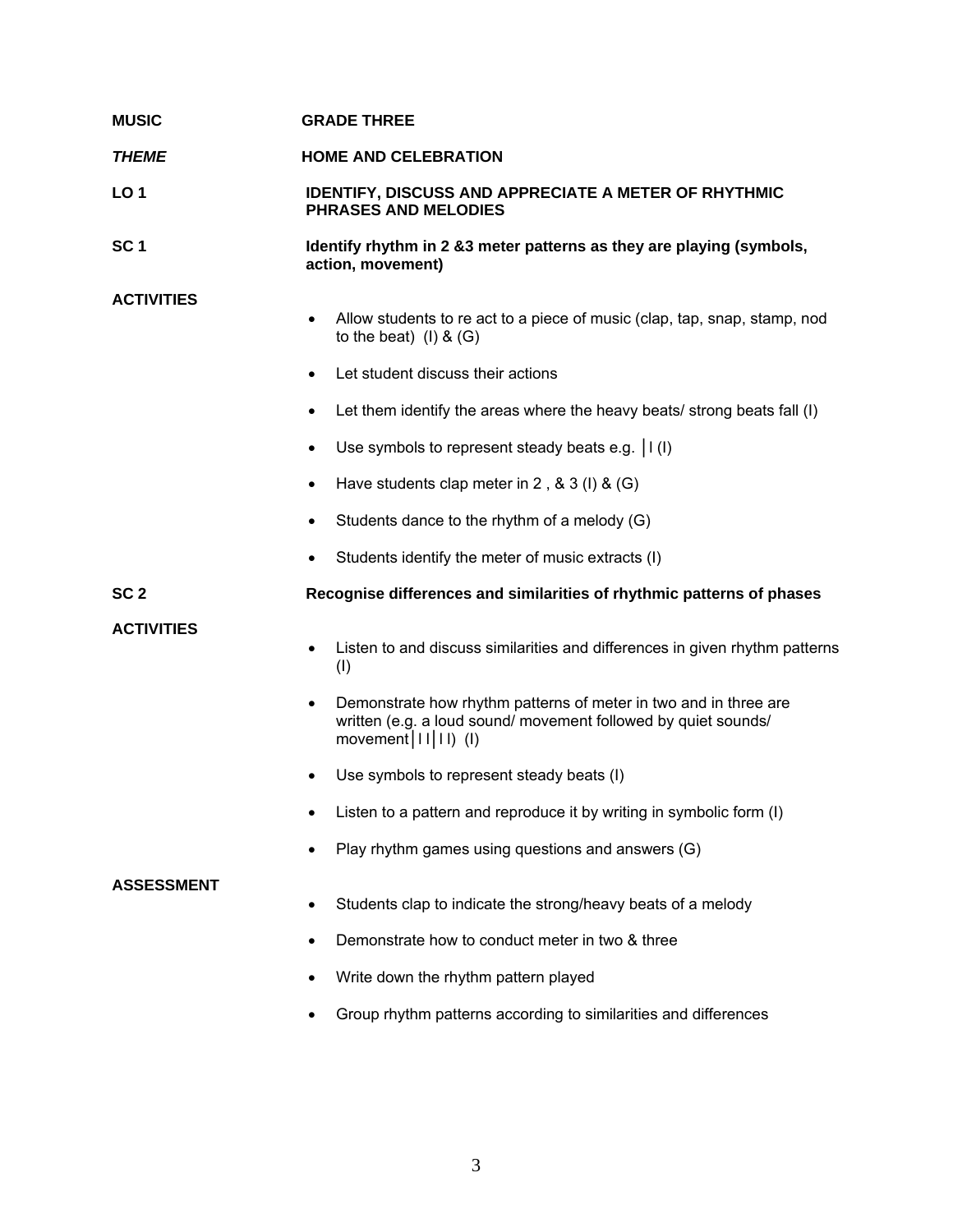| SC <sub>3</sub>   | Demonstrate the differences & similarities in phrases of a verse                                                                                                                                                             |  |
|-------------------|------------------------------------------------------------------------------------------------------------------------------------------------------------------------------------------------------------------------------|--|
| <b>ACTIVITIES</b> | Listen to and identify the instruments played in a piece of music (I)<br>Identify specific rhythm patterns played by individual instruments (I)<br>٠                                                                         |  |
| <b>ASSESSMENT</b> | Draw to indicate the similarities or differences in phrases (I)<br>Echo rhythm patterns that are played by specific instruments<br>List the instruments that are played in a music extract<br>Group phrases accordingly<br>٠ |  |
| SC <sub>5</sub>   | Listen to selected pieces of music and draw what you hear.                                                                                                                                                                   |  |
| <b>ACTIVITIES</b> | Play a piece of music and move to the beat (clap, dance, tap) (I)<br>٠                                                                                                                                                       |  |
|                   | Discuss what they observe etc (I)<br>٠                                                                                                                                                                                       |  |
|                   | Identify rhythm patterns played (I)<br>٠                                                                                                                                                                                     |  |
|                   | Listen to familiar piece of music and draw what they see (whatever<br>comes to mind) (I)                                                                                                                                     |  |
| SC <sub>6</sub>   | Listen to music of different genres and identify select a variety rhythm<br>patterns used                                                                                                                                    |  |
| <b>ACTIVITIES</b> | Play various music extracts for students to identify similarities and<br>differences in rhythm patterns (I)                                                                                                                  |  |
|                   | Clap, play, echo the patterns heard $(G)$ & $(I)$                                                                                                                                                                            |  |
|                   | Discuss how the patterns are played; state their likes and dislikes (G)                                                                                                                                                      |  |
|                   | Play a song and allow students to accompany on percussion (G)                                                                                                                                                                |  |
| <b>ASSESSMENT</b> | Identify similarities and differences in rhythm patterns.                                                                                                                                                                    |  |
|                   | Compose a series of pattern to a given rhythm                                                                                                                                                                                |  |
|                   | Be able to play given patterns in their original form and others                                                                                                                                                             |  |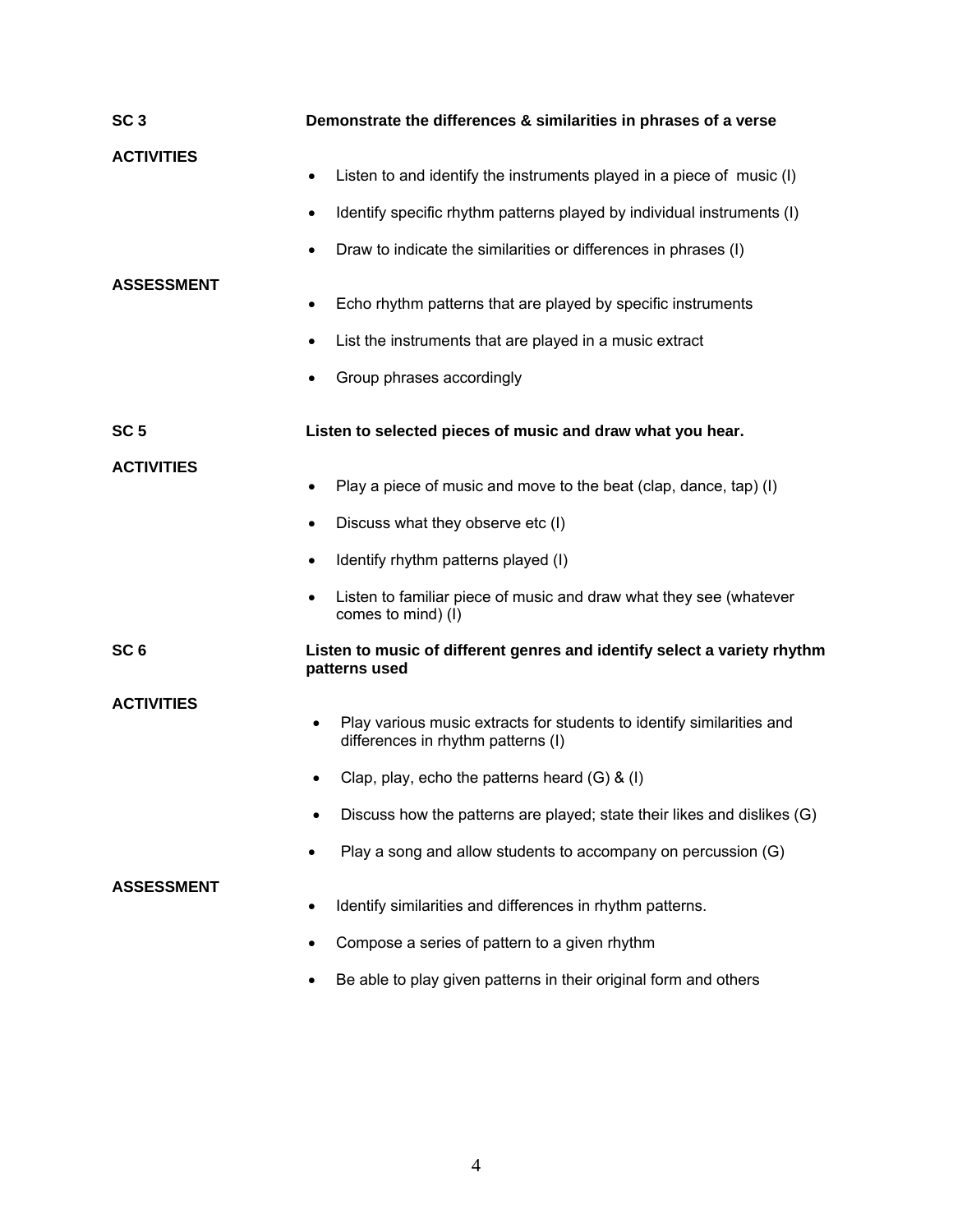| SC <sub>7</sub>   | Listen and identify the salsa notes on the pentatonic scale.<br>(Five notes scale Doh, Ray, Me, Soh, Lah) |  |
|-------------------|-----------------------------------------------------------------------------------------------------------|--|
| <b>ACTIVITIES</b> | Listen to and sing the pentatonic scale (I) $\&$ (G)<br>$\bullet$                                         |  |
|                   | Rearrange notes/pitches to make their own composition (I)<br>$\bullet$                                    |  |
|                   | Listen to 'Salsa 'or Spanish music and sing/ hum one of the phrases<br>$\bullet$                          |  |
|                   | Compose short phrases /verse using notes of the pentatonic scale.<br>$\bullet$<br>$(G)$ & $(I)$           |  |
| <b>ASSESSMENT</b> |                                                                                                           |  |
|                   | Sing the Pentatonic scale ascending or descending order<br>$\bullet$                                      |  |
|                   | Compose a verse using pitches of the pentatonic scale                                                     |  |
|                   | Sing a Salsa song/refrain                                                                                 |  |
| SC <sub>8</sub>   | <b>Compose answers to given phrases</b>                                                                   |  |
| <b>ACTIVITIES</b> | Sing/ play a rhythm pattern and allow students to play the<br>reverse $(I)$ & $(G)$                       |  |
|                   | Exercises in rhythmic notation (I)                                                                        |  |
| <b>ASSESSMENT</b> | Write down patterns in notation form                                                                      |  |
| SC <sub>9</sub>   | Change pitches/notes of given melodies<br>(Calypso, reggae, rap etc). in order to create a new version    |  |
| <b>ACTIVITIES</b> | Clap rhythm patterns in two and in three meter. (I) & (G)                                                 |  |
|                   | Identify music that moves in groups of two's and three's<br>$(I)$ & $(G)$                                 |  |
|                   | Write/play simple rhythm patterns (I)                                                                     |  |
|                   | Arrange and play simple arrangements (I)                                                                  |  |
|                   | Use percussions to accompany simple compositions.<br>(I) & (G)                                            |  |
|                   | Compose short calypso, reggae or rap melodies. (I)                                                        |  |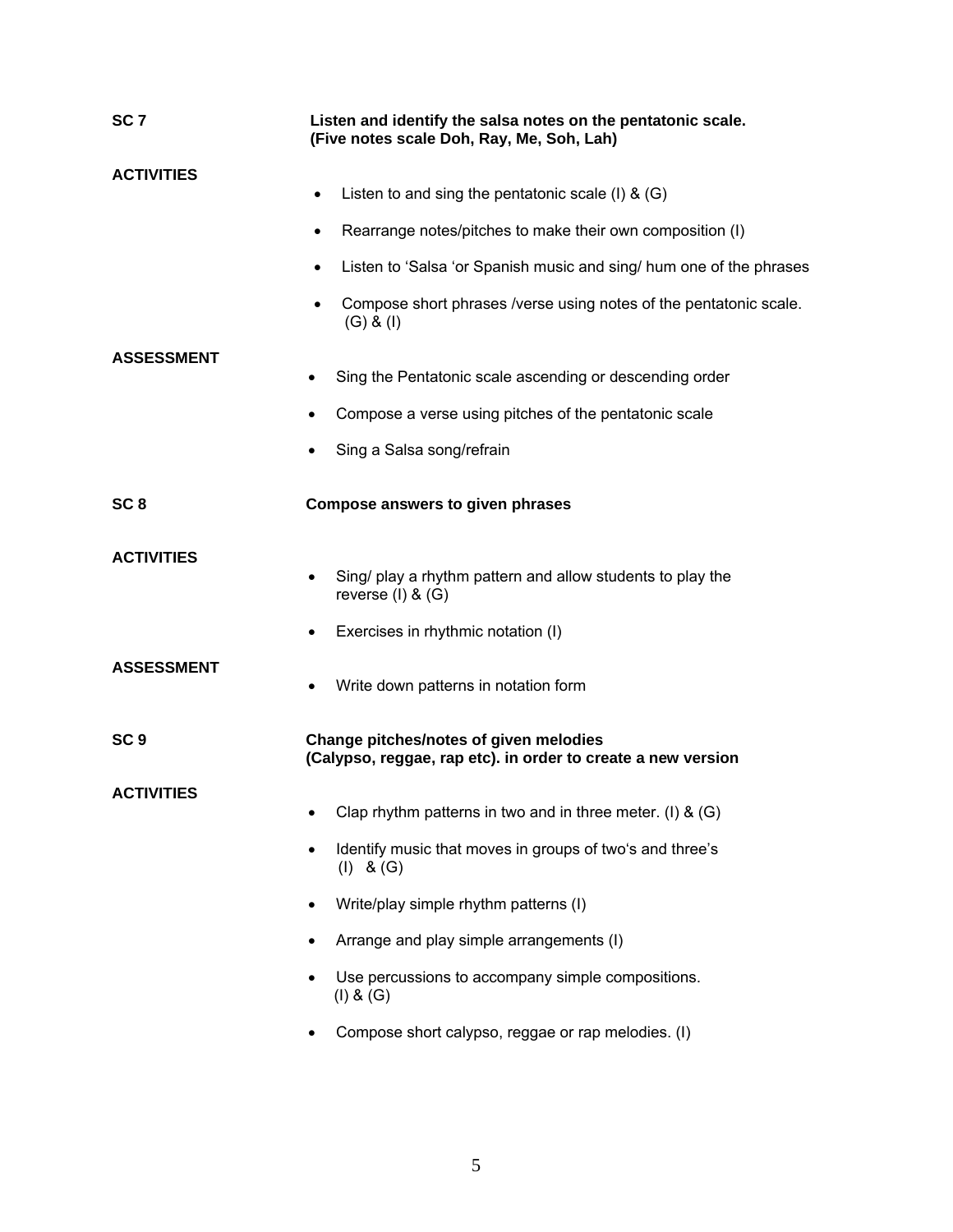| <b>DRAMA</b>             | <b>GRADE THREE</b>                                                                                                                                                                                              |  |
|--------------------------|-----------------------------------------------------------------------------------------------------------------------------------------------------------------------------------------------------------------|--|
| <b>THEME</b>             | <b>HOME AND CELEBRATION</b>                                                                                                                                                                                     |  |
| LO <sub>1</sub>          | <b>EXPLORE FEELINGS AND EMOTIONS THROUGH DIFFERENT MEDIA</b>                                                                                                                                                    |  |
| SC <sub>1</sub>          | Use a variety of facial expressions to communicate feelings, messages<br>etc.                                                                                                                                   |  |
| <b>ACTIVITIES</b>        | Provide words or situations, and allow students to show<br>appropriate facial expressions e.g. funeral, wedding,<br>carnival etc.                                                                               |  |
|                          | Let pupils respond dramatically to various sounds and<br>$\bullet$<br>songs.                                                                                                                                    |  |
|                          | Use face to express opposite of given moods and feelings.<br>E.g. a sad expression; respond happy expression etc.                                                                                               |  |
|                          | Communicate the mood of songs/ stories/ poems using<br>facial expressions.                                                                                                                                      |  |
|                          | Let students move about while listening to a musical<br>extract; when music stops students must freeze and make<br>any facial/ specific facial expression e.g. grief, happy,<br>rude, sad, hungry, painful etc. |  |
|                          | Dramatize the "Still image" flight, freeze etc. using the face<br>٠<br>only                                                                                                                                     |  |
| <b>RESOURCE MATERIAL</b> | Tape recorder/CD player, collection of songs -<br>$\bullet$<br>folk/traditional, calypso, games, Resource persons,                                                                                              |  |
|                          | Collection of costumes.                                                                                                                                                                                         |  |
| SC <sub>2</sub>          | Show variation in voice to convey different messages                                                                                                                                                            |  |
| <b>ACTIVITIES</b>        | Use puppets/ masks, stories, pictures, poems to express<br>thoughts and feelings.(e.g. use masks to portray a thief,<br>masquerade etc.                                                                         |  |
|                          | Create a musee' to depict a variety of masks/ 'Jason'<br>٠<br>'Freddie', Black Devils and discuss the feelings each generates; use<br>voice to imitate each character etc.                                      |  |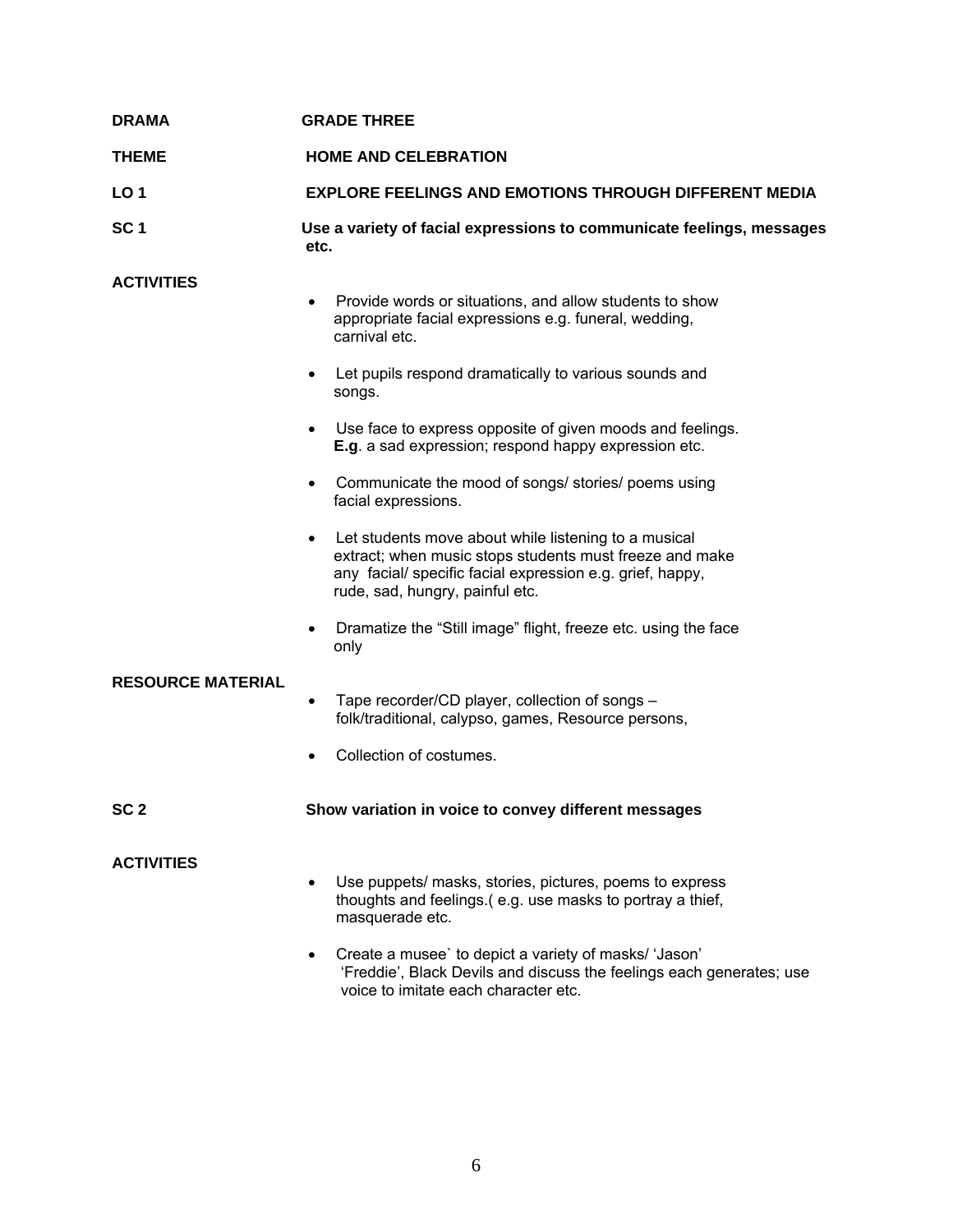| SC <sub>3</sub>   | Create and present various positions - flight, freeze,<br>running, climbing                                                                                                       |  |
|-------------------|-----------------------------------------------------------------------------------------------------------------------------------------------------------------------------------|--|
| <b>ACTIVITIES</b> | Freeze games. E.g. Music plays while students dance, when<br>music stops they freeze, take flight etc.                                                                            |  |
|                   | Use various dance steps to create flight, freeze effect,<br>(heel& toe, quadrille etc.)                                                                                           |  |
|                   | Allow students to work in groups to present/ dramatize real<br>$\bullet$<br>life situations/ traditions etc. (Wakes, hauling a house,<br>hauling a fishing boat to and from sea.) |  |
|                   | Display an understanding of time in drama.                                                                                                                                        |  |
|                   | Experiment and create their own movement for given situations.                                                                                                                    |  |
| <b>ASSESSMENT</b> | Identify/ make/ demonstrate different faces which express<br>feelings.                                                                                                            |  |
|                   |                                                                                                                                                                                   |  |
|                   | Match expressions to words./colour.<br>٠                                                                                                                                          |  |
|                   | Dramatize a position for various characters.<br>٠                                                                                                                                 |  |

• Dramatize a series of actions of given characters.

### **RESOURCE MATERIAL**

• Use resource persons of different nationalities, pictures, magazines, different objects in the environment.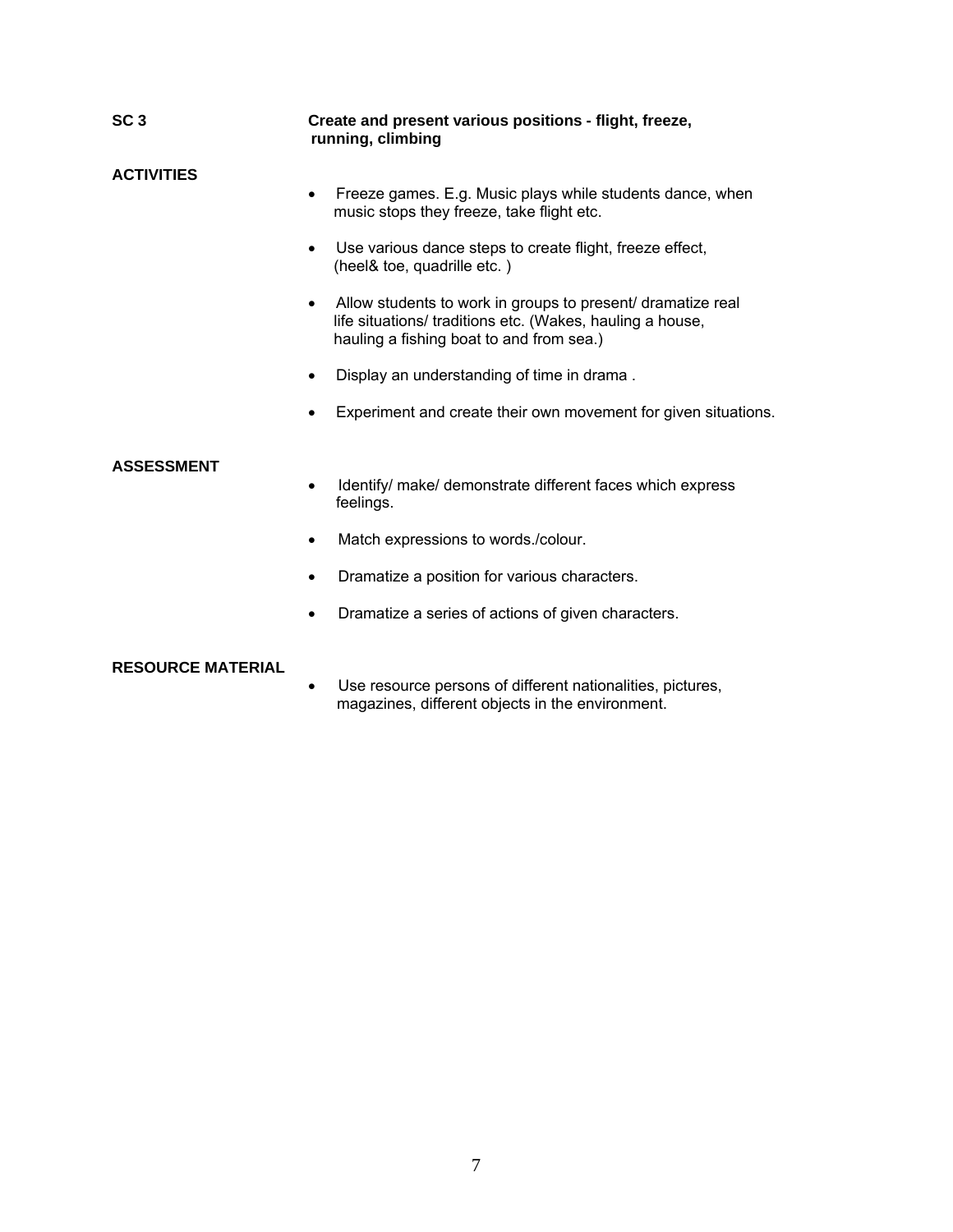| <b>DANCE</b>      | <b>GRADE THREE</b>                                                                                                                                                                                                                                 |
|-------------------|----------------------------------------------------------------------------------------------------------------------------------------------------------------------------------------------------------------------------------------------------|
| <b>THEME</b>      | <b>HOME AND CELEBRATION</b><br>(4 SESSIONS)                                                                                                                                                                                                        |
| AT4               |                                                                                                                                                                                                                                                    |
| LO <sub>1</sub>   | <b>COMBINE AND PERFORM BASIC LOCO-MOTOR SKILLS EMPHASIZING</b><br>THE ELEMENTS OF FORCE/ ENERGY (E.G WING, EXPLODE, MELT,<br>STRETCH) IN RELATION TO ACTIVITIES DONE IN THE HOME.                                                                  |
| SC <sub>1</sub>   | Demonstrate the ability to start, change and stop in movements.                                                                                                                                                                                    |
| <b>ACTIVITIES</b> | Use music which expresses the use of varied tempo/duration/ dynamics<br>$\bullet$<br>and enable students to use different force/energy movements.<br>Create a sequence of dance movements which expresses activities done<br>$\bullet$<br>at home. |
| SC <sub>2</sub>   | Allow students to respond to music of different tempo/ dynamic with<br>dance movements to feature different activities done at home                                                                                                                |
| <b>ASSESSMENT</b> | Participate in a dance sequence.<br>$\bullet$                                                                                                                                                                                                      |
|                   | Demonstrate the ability to change force/ energy while performing a<br>٠<br>dance phrase.                                                                                                                                                           |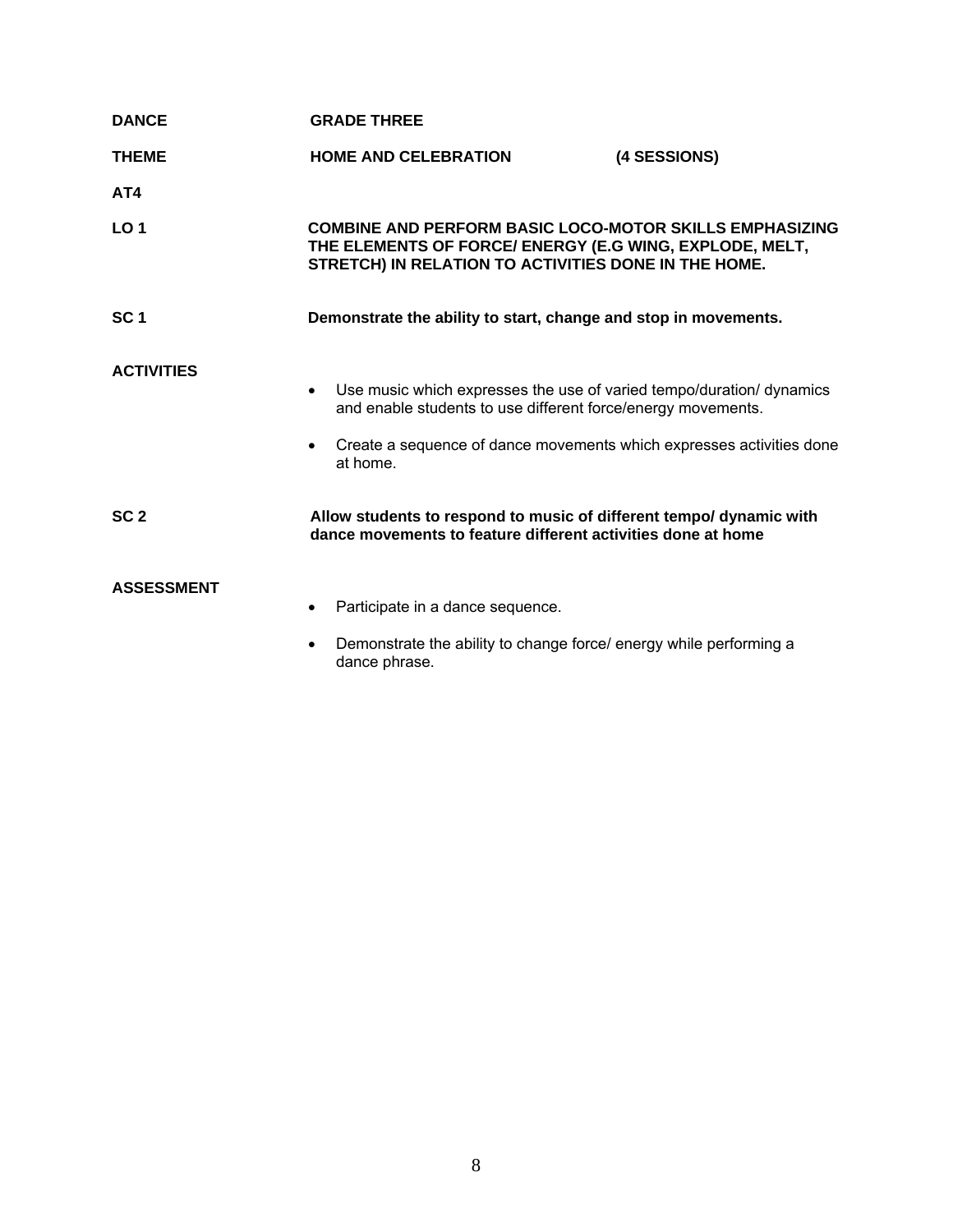#### **TERM 2**

### **THEME 3: MY BODY**

| AT 1:LO 2               | Demonstrate the ability to categorize,<br>use and appreciate a wide range of<br>colours.    | ART 1              | 4 (35min)          |
|-------------------------|---------------------------------------------------------------------------------------------|--------------------|--------------------|
| AT 2:LO 2               | Make expressive use of some musical<br>elements.                                            | MUSIC <sub>2</sub> | 4 (35mins).        |
| AT 3: LO 2              | Use voice to express self freely and<br>effectively                                         | DRAMA 3            | 4 (35mins)         |
| AT 4: LO2               | Create and perform complex improvised<br>movement pattern, dance sequences, and<br>studies. | DANCE 4            | 4 (35min)          |
| <b>THEME 4: ANIMALS</b> |                                                                                             |                    |                    |
| AT I: LO 2              | Demonstrate the ability to categorize<br>use and appreciate a wide range of<br>colours.     | ART <sub>1</sub>   | 4 (35mins)         |
| AT 2: LO <sub>2</sub>   | Make expressive use of some<br>musical elements.                                            | MUSIC 2            | 4 (35mins)         |
| AT 3: LO <sub>2</sub>   | Use voice to express self freely<br>and effectively.                                        |                    | DRAMA 3 4 (35mins) |

AT 4:LO2 **Improvise and select multiple CONCE 4** 4 (35mins) possibilities to solve a given movement problem (e.g four different ways to combine a turn, stretch, and jump).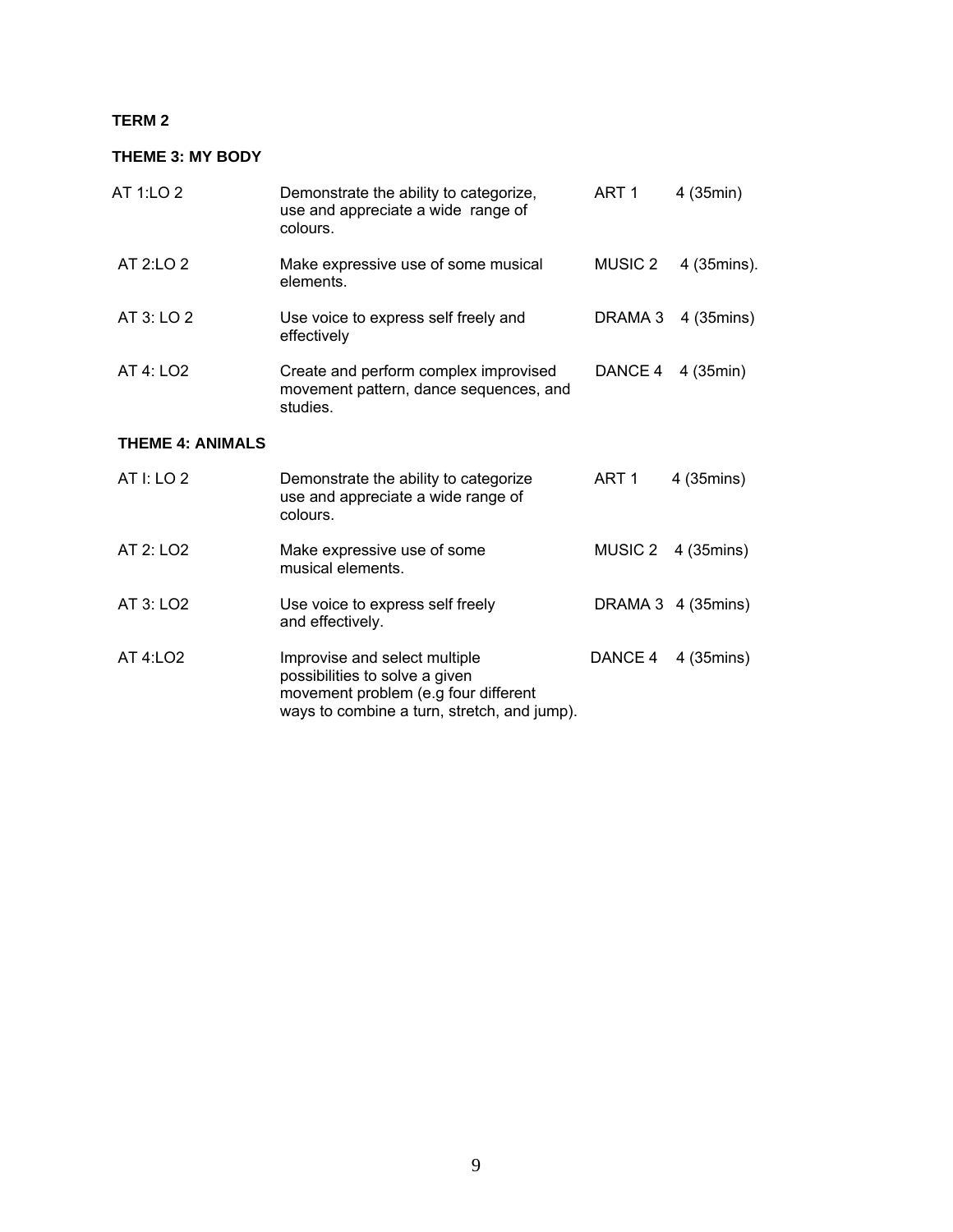| <b>ART &amp; CRAFT</b> | <b>GRADE 3</b>                                                                                                                             |
|------------------------|--------------------------------------------------------------------------------------------------------------------------------------------|
| <b>THEME</b>           | <b>BODY AND ANIMALS</b>                                                                                                                    |
| LO <sub>2</sub>        | <b>COLOURS - DEMONSTRATE THE ABILITY TO</b><br><b>CATEGORISE, USE AND APPRECIATE A WIDE</b><br><b>RANGE OF COLOURS</b>                     |
| SC <sub>1</sub>        | List and use both primary and secondary colours                                                                                            |
| <b>ACTIVITIES</b>      | Develop a colour wheel (li)                                                                                                                |
|                        | Create a rainbow $(I)$ & $(G)$                                                                                                             |
|                        | Use powdered paints / crayons to design logos of different (I) & (G)<br>$\bullet$<br>companies. (I)                                        |
|                        | Combine previous paintings to form a scene.(G)                                                                                             |
| SC <sub>3</sub>        | Differentiate between various textures                                                                                                     |
| <b>ACTIVITIES</b>      | Compare and discuss the texture of various materials (I)                                                                                   |
|                        | Use materials of different texture to create images<br>and different collages. $(I)$ & $(G)$                                               |
| <b>ASSESSMENT 3</b>    | Use a variety of material to design given templates (scales to design<br>$\bullet$<br>fishes, feathers for birds, clouds for the sky etc.) |
|                        | Use their creativity to build a pattern based on the theme.                                                                                |
| SC <sub>4</sub>        | Make and display different type of art work                                                                                                |
| <b>ACTIVITIES:</b>     |                                                                                                                                            |
|                        | Use a variety of materials from the environment to make art work.<br>Display finished product. (I) & (G)                                   |
| <b>ASSESSMENT 4</b>    | Use recycled materials to design fabric or sketch. (I) & (G)                                                                               |
|                        | Present and discuss finished work.                                                                                                         |
|                        | Give a written description of processes that they used to create their art<br>work.                                                        |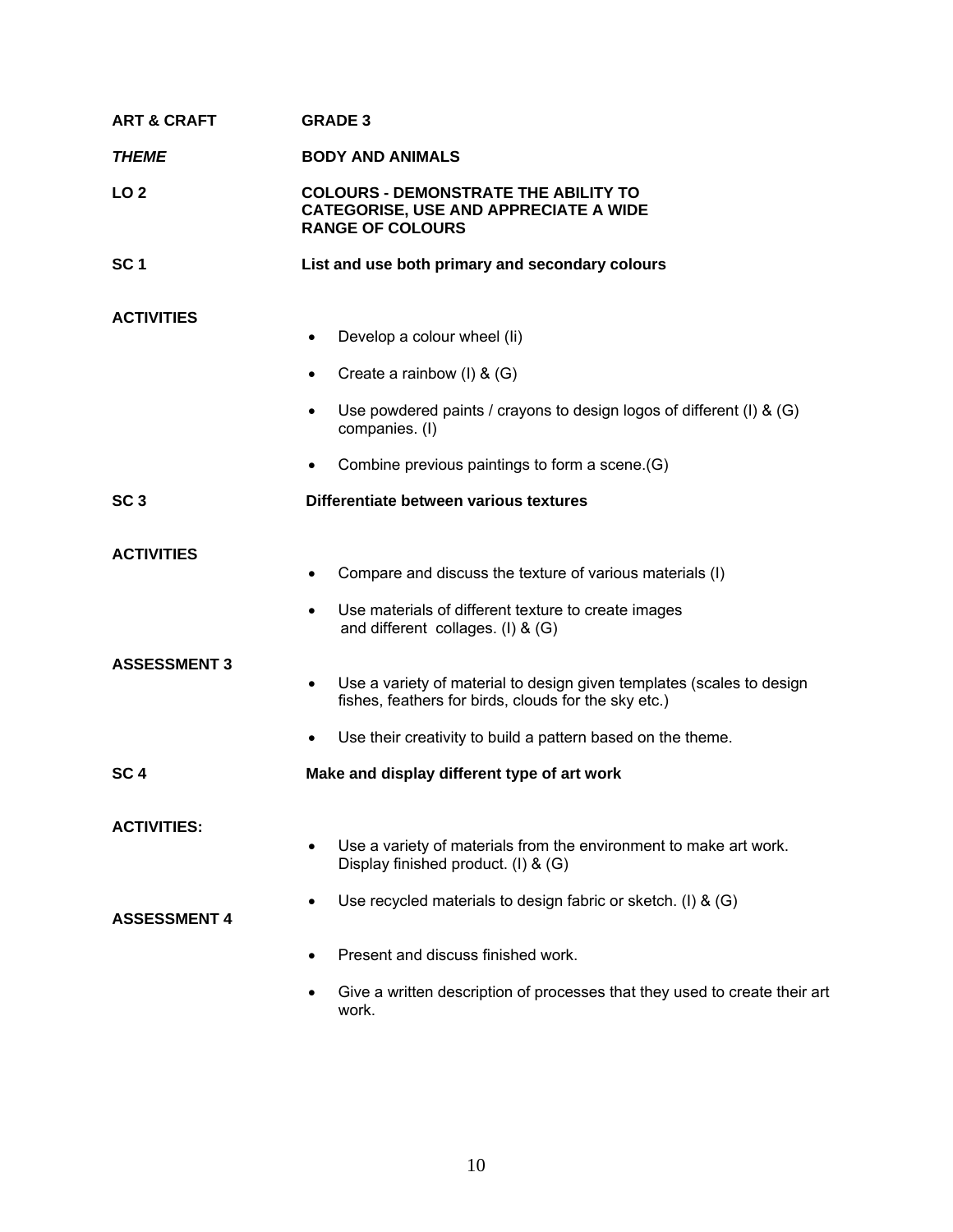| <b>MUSIC</b>      | <b>GRADE THREE</b>                                                                                                                        |  |
|-------------------|-------------------------------------------------------------------------------------------------------------------------------------------|--|
| <b>THEME</b>      | <b>BODY AND ANIMALS</b>                                                                                                                   |  |
| LO <sub>2</sub>   | <b>MAKE EXPRESSIVE USE OF SOME MUSICAL ELEMENTS</b>                                                                                       |  |
| SC 1 & 2          | Play rhythm patterns as demonstrated by teacher<br>(emphasizing the Meter Signature)                                                      |  |
| <b>ACTIVITIES</b> | Practice exercises with phrases in 2 & 3 meters.<br>(Written and Oral) (I) & (G)<br>Conduct music extracts in 2, and in 3 meter. (I)<br>٠ |  |
| <b>ASSESSMENT</b> |                                                                                                                                           |  |
|                   | Compose and perform rhythm scores                                                                                                         |  |
|                   | Choreograph a music extract / song<br>٠                                                                                                   |  |
|                   | Sing simple rounds                                                                                                                        |  |
|                   | Conduct a melody while rest of class sings.                                                                                               |  |
| SC <sub>3</sub>   | Sing one part while listening to another.                                                                                                 |  |
| <b>ACTIVITIES</b> | Provide accompaniment for singing (G)                                                                                                     |  |
|                   | ٠                                                                                                                                         |  |
|                   | Participate in singing rounds. (G)<br>٠                                                                                                   |  |
|                   | Maintain a part while others sing another. (I)<br>٠                                                                                       |  |
|                   | Sing a melody while others sing another version (I)                                                                                       |  |
| <b>ASSESSMENT</b> | Accompany class singing                                                                                                                   |  |
|                   | Maintain a melodic line while others sing another.                                                                                        |  |
|                   | Conduct a 'round'                                                                                                                         |  |
| SC <sub>4</sub>   | Sing /play the notes of the pentatonic scale on the recorder                                                                              |  |
| <b>ACTIVITIES</b> | Play the notes of the pentatonic scale in ascending and descending<br>$\bullet$<br>order on the recorder. (I) & (G)                       |  |
|                   | Complete melodic exercises using the recorder. (I)<br>٠                                                                                   |  |
|                   | Play short songs (in which the pitches of the pentatonic scale are used)<br>٠<br>on the recorder $(I)$ & $(G)$                            |  |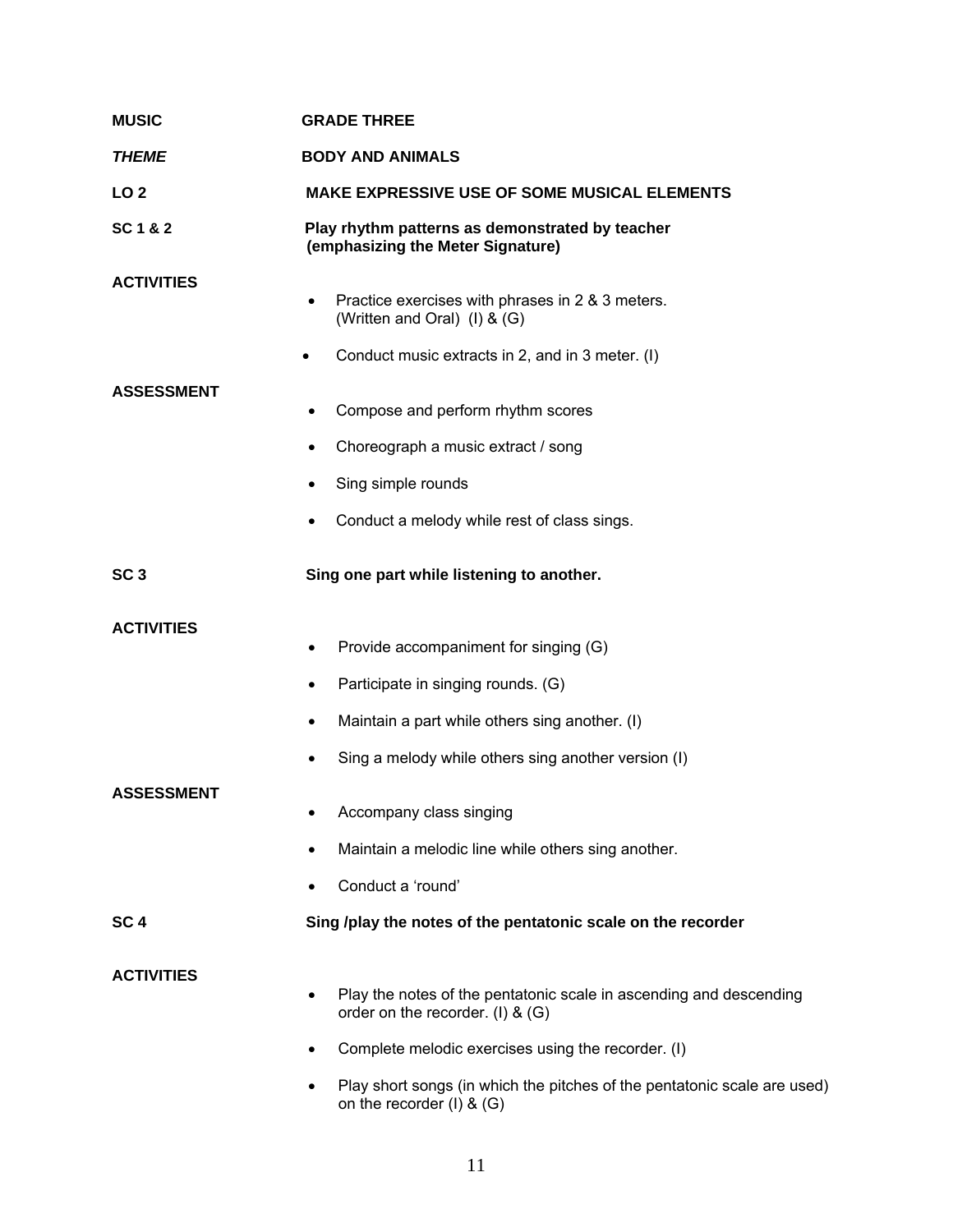• See LO 1, SC 7

# **SC 5 Read/write rhythm patterns of two – four and three – four meter ACTIVITIES** • Complete rhythm phrases of 2 or 3 meter (I) 4 4 • Identify and write the rhythm patterns of the above meter signature. (I) **ASSESSMENT** • Play/write rhythm patterns heard

• Complete phrases by ending beginnings/ endings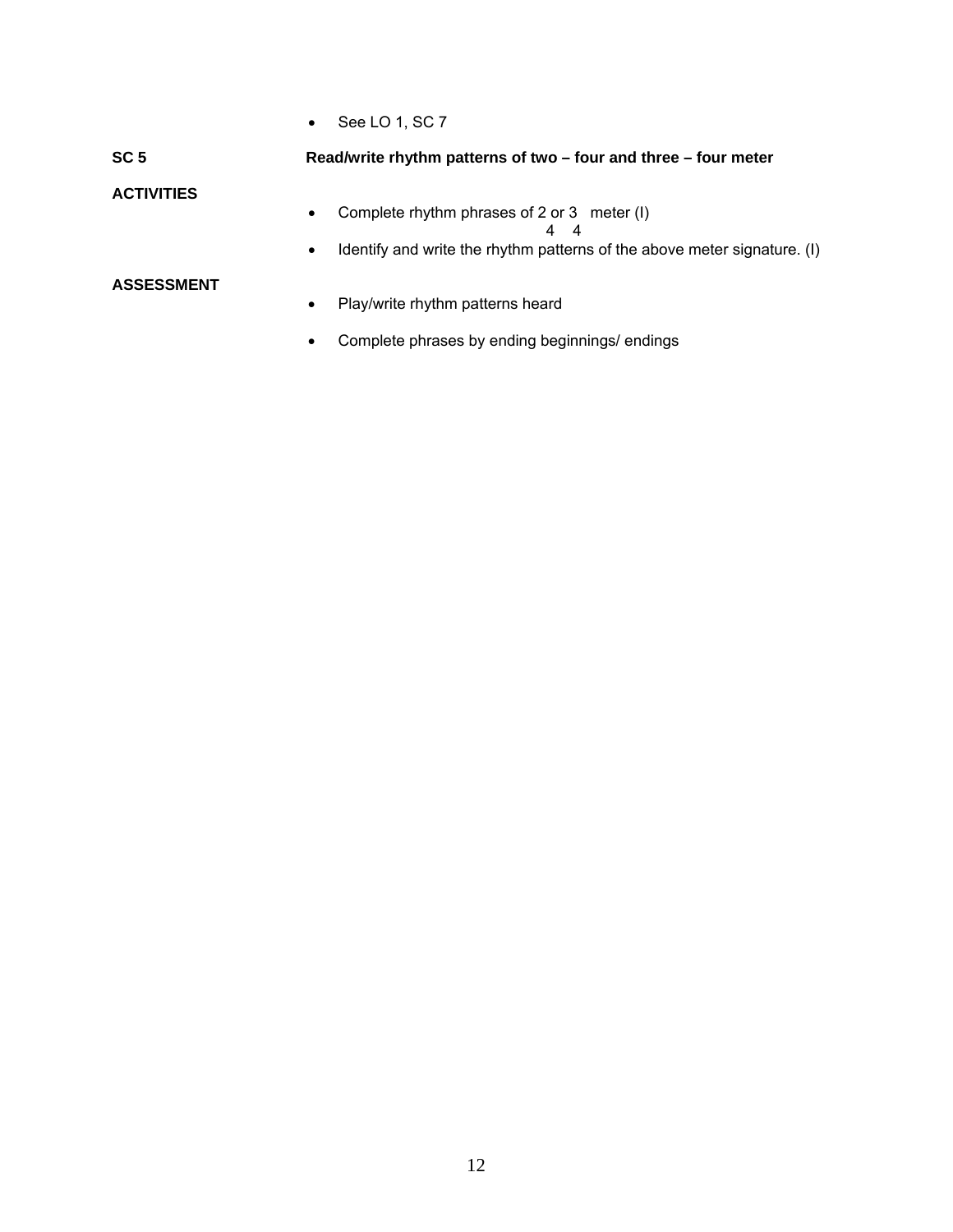| <b>DRAMA</b>      | <b>GRADE THREE</b>                                                                                                  |  |
|-------------------|---------------------------------------------------------------------------------------------------------------------|--|
| <b>THEME</b>      | <b>BODY AND ANIMALS</b>                                                                                             |  |
| LO <sub>2</sub>   | USE VOICE TO EXPRESS SELF FREELY AND EFFECTIVELY                                                                    |  |
| SC 1 & 2          | Prepare and present short speeches; impromptu speeches                                                              |  |
| <b>ACTIVITIES</b> | Dramatize (using different intonations) welcome.<br>$\bullet$                                                       |  |
|                   | Have students prepare and give short speech at mock princess shows/<br>٠<br>pageants.                               |  |
|                   | Have students prepare and give vote of thanks, welcome<br>remarks                                                   |  |
| <b>ASSESSMENT</b> | Present a story/ short poem in choral form.                                                                         |  |
|                   | Pre and present welcome, vote of thanks                                                                             |  |
|                   | Participate in choral speech (have a mini competition)                                                              |  |
| SC <sub>3</sub>   | Engage in dialogue using appropriate conversation skills                                                            |  |
| <b>ACTIVITIES</b> | Engage in simple dance to reflect a story.<br>٠                                                                     |  |
|                   | View/ listen to dialogues and portray their content in dance.<br>٠                                                  |  |
| <b>ASSESSMENT</b> | Express a story line based on a theme of their choice.                                                              |  |
|                   | Create / use simple movements to depict the content of<br>what is seen or heard.                                    |  |
| SC <sub>4</sub>   | Read and recite poems and silly songs that demonstrate appreciation<br>of others                                    |  |
| <b>ACTIVITIES</b> |                                                                                                                     |  |
|                   | Read and recite poems/ songs that demonstrate appreciation of others.                                               |  |
|                   | Recite poems in choral form. (Folk songs, Banana Man, etc).<br>٠<br>Demonstrate work songs using appropriate props. |  |
| <b>ASSESSMENT</b> | Perform tasks that demonstrate the emotions of appreciation                                                         |  |
|                   | Demonstrate an understanding of words/song using<br>actions.                                                        |  |
|                   | Set a scene for work songs.<br>$\bullet$                                                                            |  |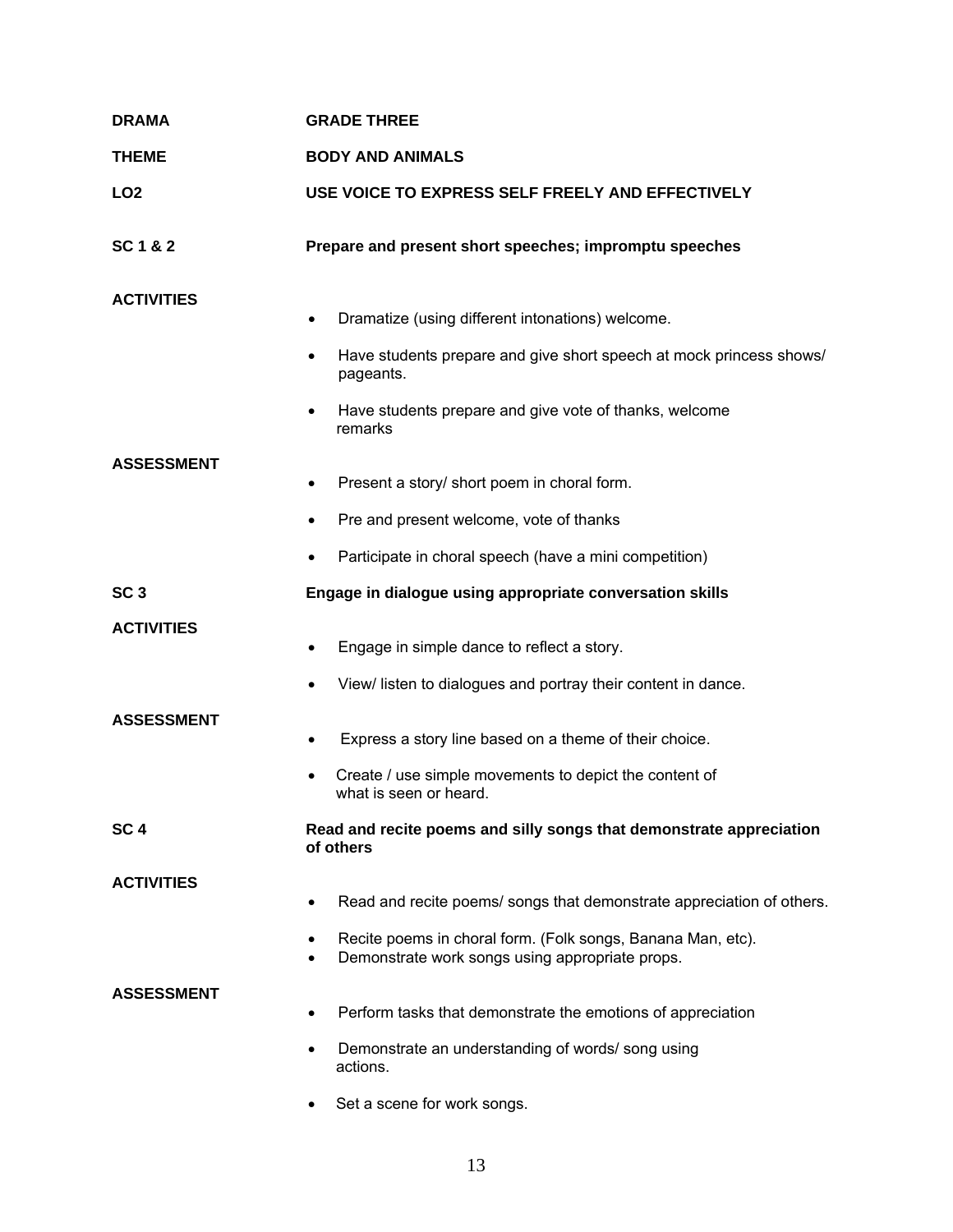## **RESOURCE MATERIAL**

- Poems, songs, ( folk, tradition contemporary)
- Appropriate props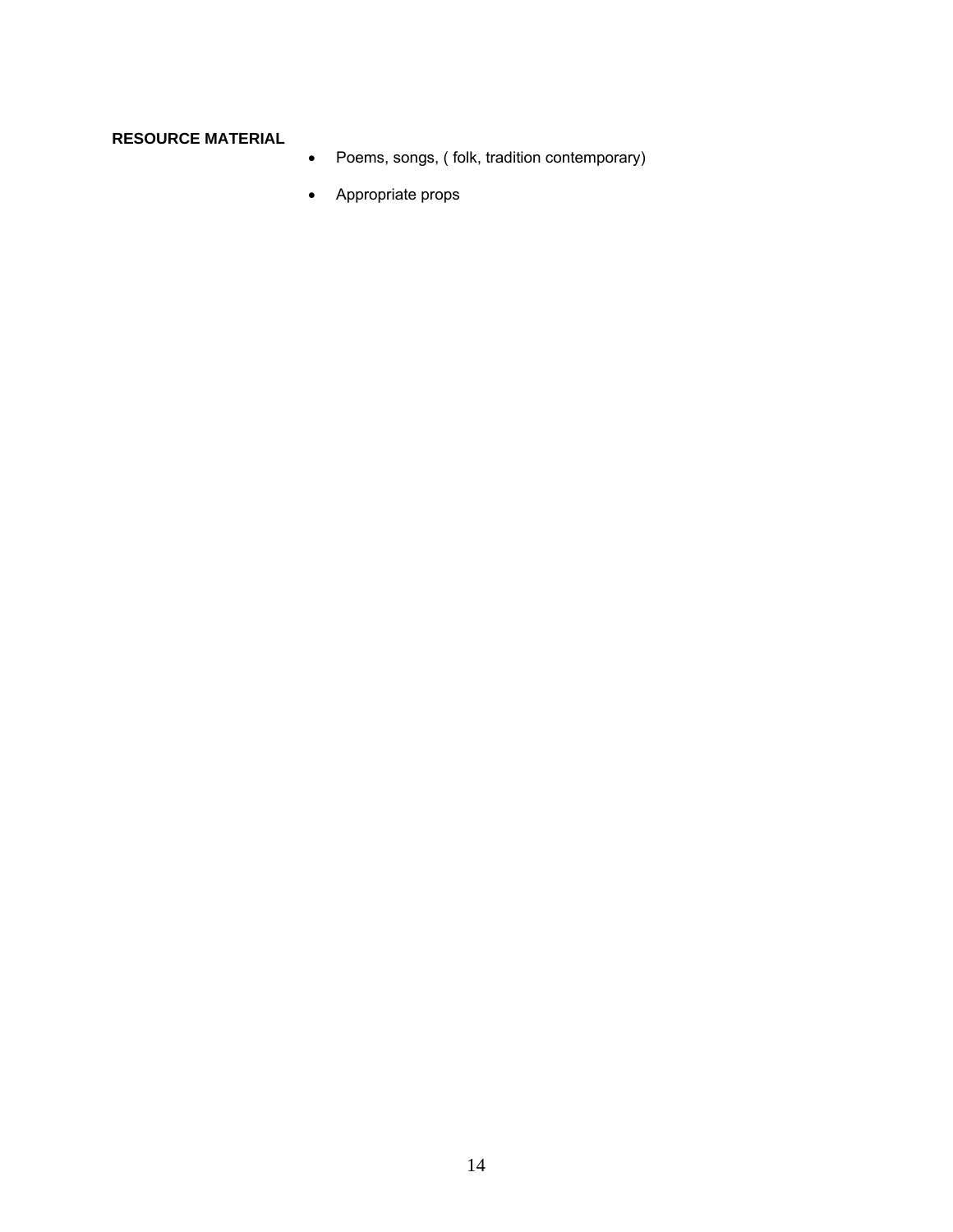| <b>DANCE</b>      | <b>GRADE THREE</b>                                                                                                                                                                                               |
|-------------------|------------------------------------------------------------------------------------------------------------------------------------------------------------------------------------------------------------------|
| <b>THEME</b>      | <b>BODY AND ANIMALS</b>                                                                                                                                                                                          |
| <b>AT4: LO2</b>   | <b>IMPROVISE AND SELECT MULTIPLE POSSIBILITIES TO SOLVE A</b><br>GIVEN PROBLEM (E.G. TWO/ THREE DIFFERENT WAYS TO COMBINE<br>A TURN, STRETCH AND JUMP).                                                          |
| SC <sub>1</sub>   | Create a wide variety of shapes and movements, using different levels<br>in space                                                                                                                                |
| <b>ACTIVITIES</b> | Use activities that illustrate basic shapes e.g. move in a figure eight, in<br>$\bullet$<br>diagonal, circle (individual /groups)<br>Use original body movements to dance into a variety of shapes.<br>$\bullet$ |
| SC <sub>2</sub>   | Create a sequence that has a beginning, middle and end, and<br>demonstrate partner skills (e.g. imitation, leading / following, mirroring)                                                                       |
| <b>ACTIVITIES</b> | Demonstrate a dance in stages and critique each stage.<br>$\bullet$<br>Perform the complete dance.                                                                                                               |
| <b>ASSESSMENT</b> | Create and perform a simple dance.<br>$\bullet$<br>Select appropriate music for a dance.                                                                                                                         |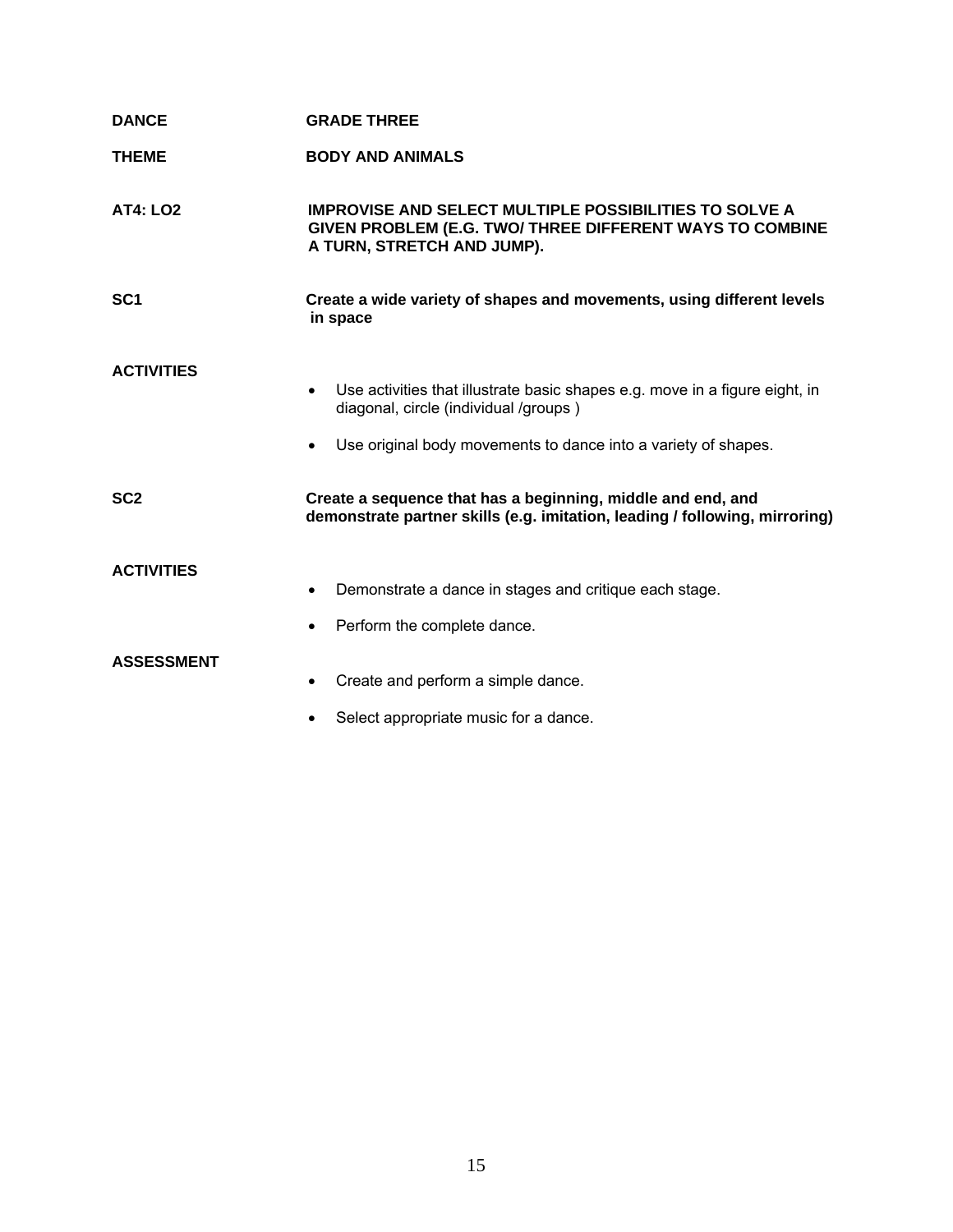### **TERM 3**

| <b>THEME 5</b> | <b>WATER</b>                                                                                |                    |            |
|----------------|---------------------------------------------------------------------------------------------|--------------------|------------|
| AT 1: LO $3$   | Express themselves by<br>painting/drawing familiar<br>2/3 dimensional figures.              | ART <sub>1</sub>   | 4 (35mins) |
| AT2: LO 3      | Demonstrate an understanding/                                                               | MUSIC <sub>2</sub> | 4 (35mins) |
|                | and maintenance of rhythm while<br>singing or playing an<br>instrument.                     |                    |            |
| AT3:LO 3       | Explore feelings and emotions<br>through different media.                                   | DRAMA 3            | 4 (35mins) |
| AT4: LO 3      | Describe commonalities among<br>and differences between dances<br>from Caribbean countries. | DANCE 4            | 4 (35mins) |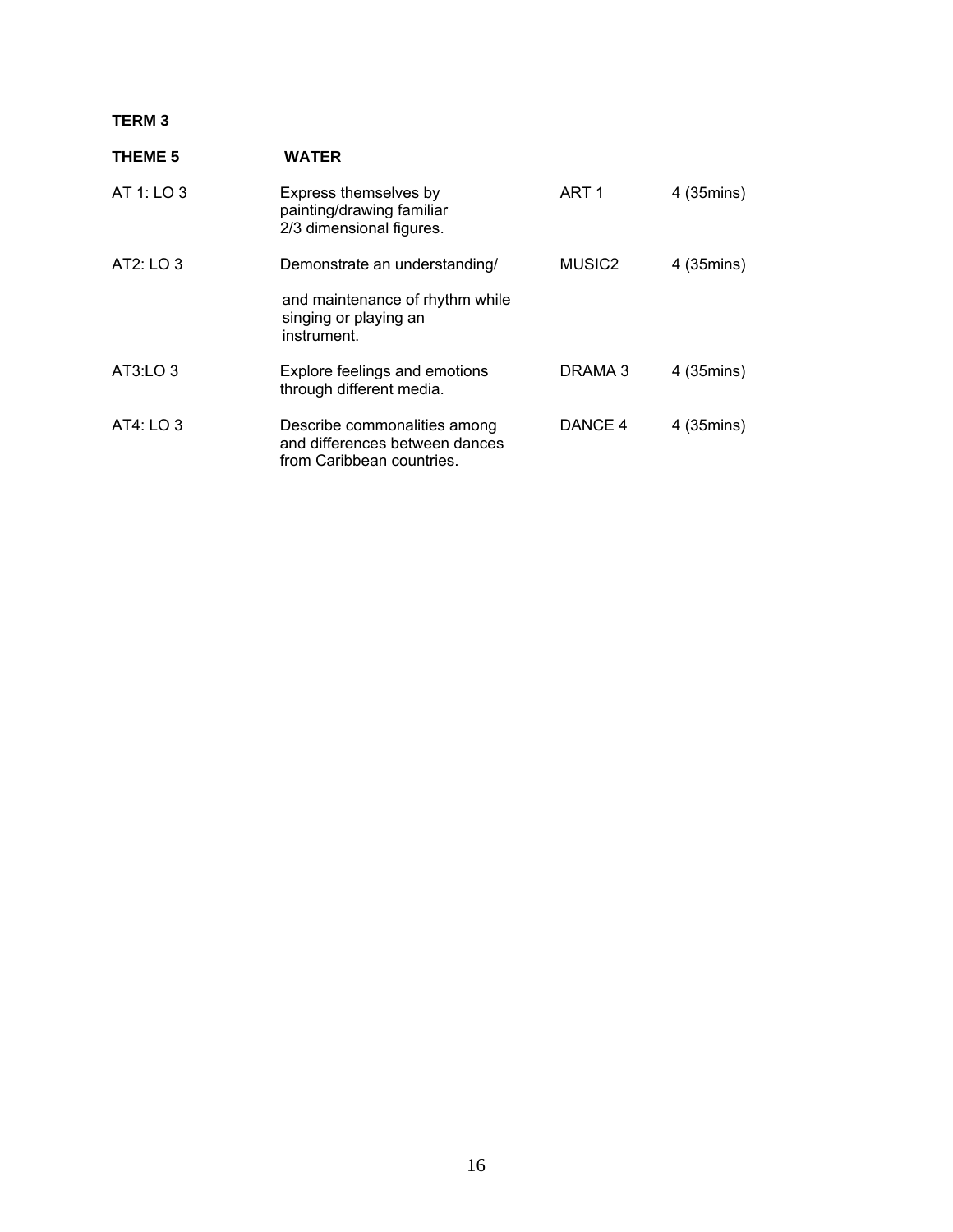| <b>ART AND CRAFT</b> | <b>GRADE THREE</b>                                                                                       |  |
|----------------------|----------------------------------------------------------------------------------------------------------|--|
| <b>THEME</b>         | <b>WATER AND TRAVEL</b>                                                                                  |  |
| LO <sub>3</sub>      | Design / use a variety of materials to create models and<br>basic patterns.                              |  |
| SC <sub>1</sub>      | Make basic stitches in thread work -crotchet/ embroidery/<br>knitting etc.                               |  |
| <b>ACTIVITIES</b>    |                                                                                                          |  |
|                      | Use plain paper with big needles to make stitches. (I)<br>٠                                              |  |
|                      | Use simple stitches to base/ hem their garment. (I)                                                      |  |
|                      | Make simple stitches (running stitch, back stitch, satin stitch, blanket<br>$\bullet$<br>stitch etc) (I) |  |
| <b>ASSESSMENT</b>    | Using stitches learnt to design a doily, handkerchief or make anagram<br>$\bullet$<br>with their name.   |  |
| SC <sub>2</sub>      | <b>Create simple patterns</b>                                                                            |  |
| <b>ACTIVITIES</b>    | Build simple patterns by weaving (use match sticks and thread or any<br>$\bullet$<br>other material) (I) |  |
| <b>ASSESSMENT</b>    | Frame or make a border to display their patterns.                                                        |  |
| SC <sub>3</sub>      | Design and build toys.                                                                                   |  |
| <b>ACTIVITY</b>      | Design and make simple toys. (G) & (I) e.g. trucks, yoyo, telephones,<br>cars, etc.                      |  |
| <b>ASSESSMENT</b>    | Each child present one toy to the class.                                                                 |  |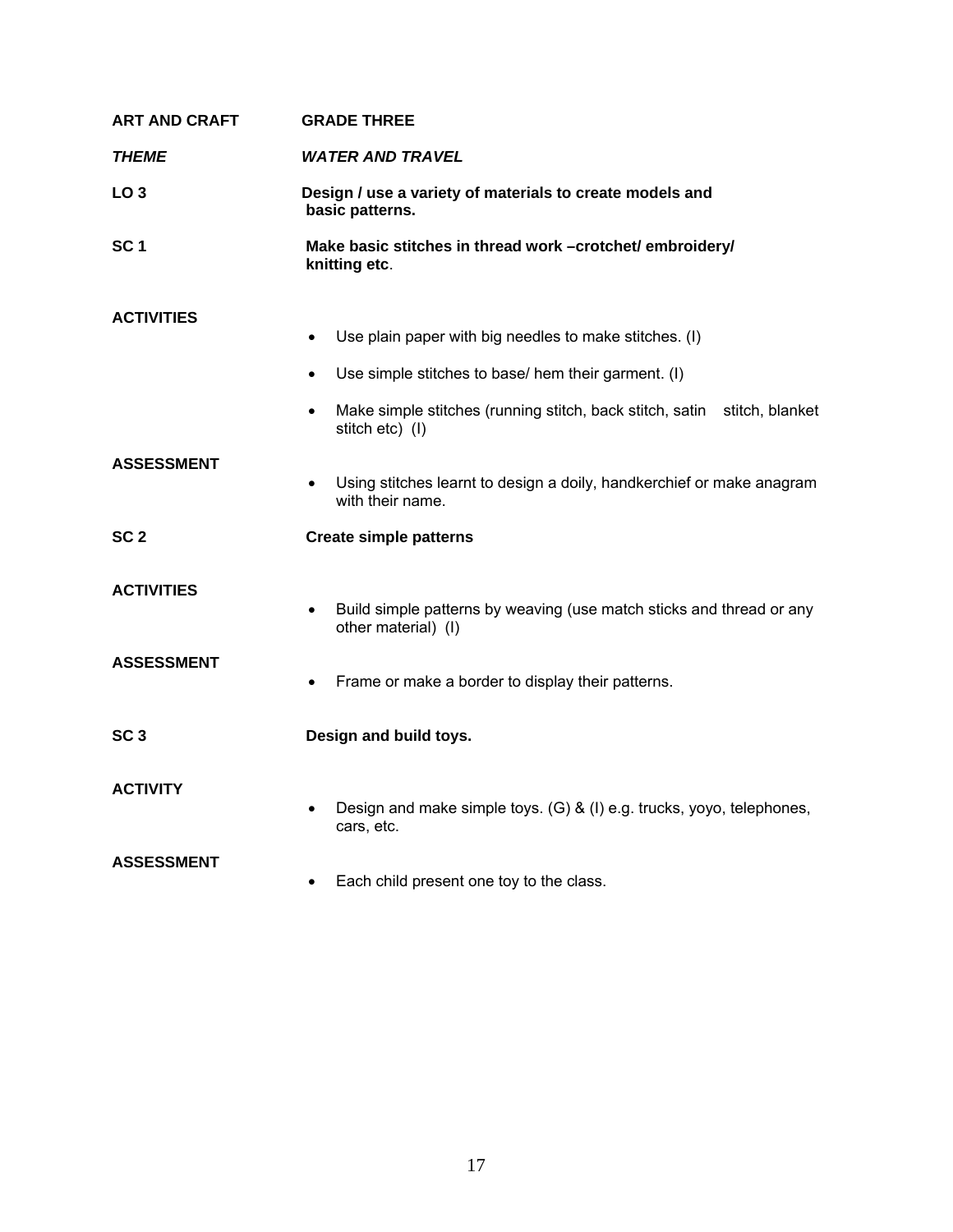| <b>MUSIC</b>      | <b>GRADE 3</b>                                                                                                               |  |
|-------------------|------------------------------------------------------------------------------------------------------------------------------|--|
| THEME             | WATER AND TRAVEL                                                                                                             |  |
| LO <sub>3</sub>   | DEMONSTRATE MAINTENANCE OF RHYTHM WHILE SINGING                                                                              |  |
| SC <sub>1</sub>   | Sing and accompany own music                                                                                                 |  |
| <b>ACTIVITIES</b> | Put tunes to names, sentences (G) & (I)<br>$\bullet$                                                                         |  |
|                   | Complete phrases by singing answers/ questions. (I)<br>$\bullet$                                                             |  |
|                   | Compose vocal accompaniments for melodies/songs. (G)                                                                         |  |
| <b>ASSESSMENT</b> | Compose tunes to short phrases.<br>$\bullet$                                                                                 |  |
|                   | Sing in response to a given question/answer.<br>$\bullet$                                                                    |  |
|                   | Sing to the rest of class                                                                                                    |  |
| SC <sub>2</sub>   | Sing simple folk songs and keep the time by stamping/tapping.                                                                |  |
| <b>ACTIVITIES</b> | Provide opportunities for students to accompany folk<br>$\bullet$<br>music with body percussion. (G)                         |  |
| <b>ASSESSMENT</b> | Accompany Folk music with body percussion                                                                                    |  |
| SC <sub>3</sub>   | Use an instrument /recorder to play a variation to the rhythm heard.                                                         |  |
| <b>ACTIVITIES</b> | Play a rhythm pattern in different ways (using change of<br>tempo, pitch, dynamics, order) - Practice exercises<br>(I) 8 (G) |  |
| <b>ASSESSMENT</b> | Listen to a pattern and respond by playing a variation<br>$\bullet$                                                          |  |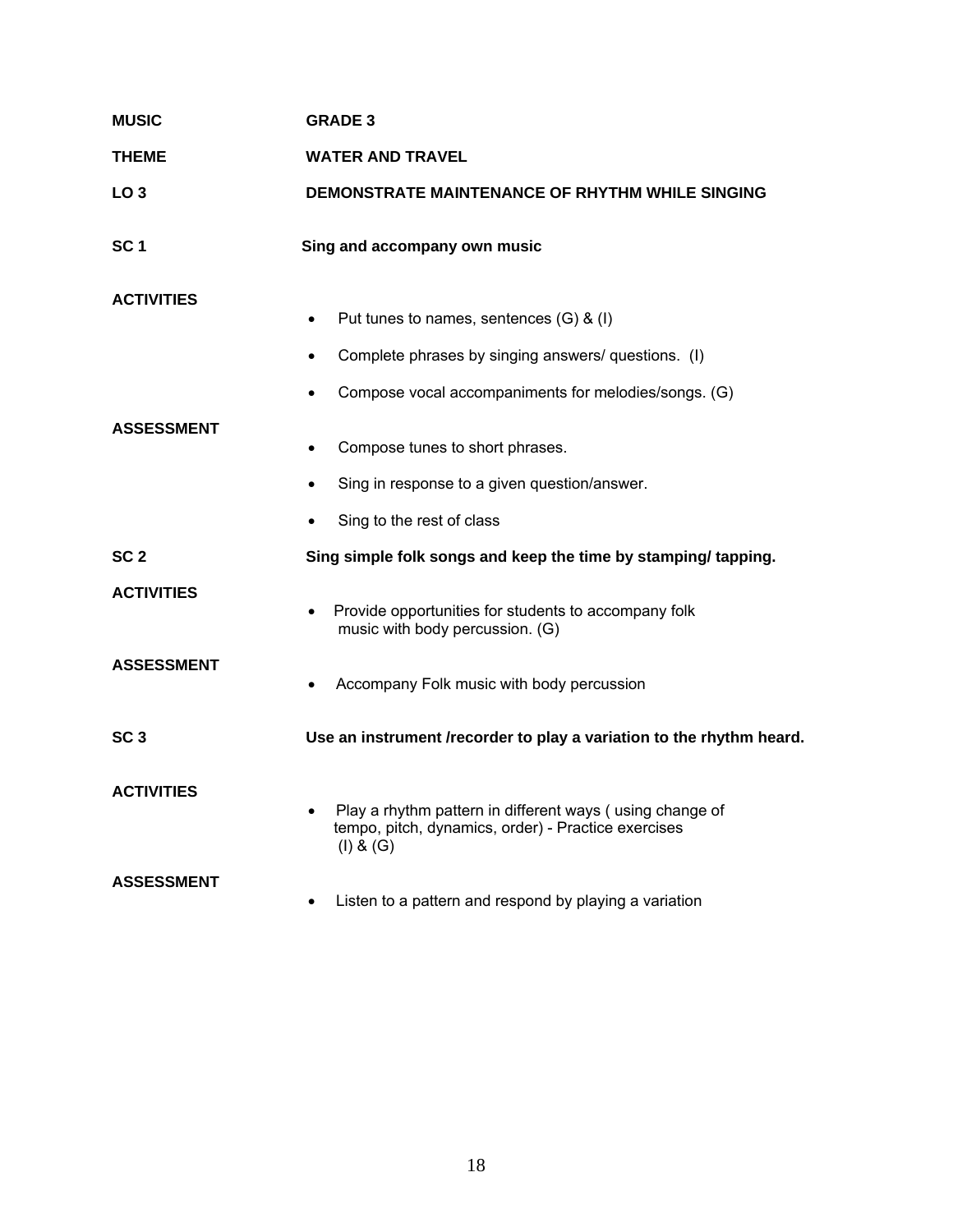| <b>DRAMA</b>             | <b>GRADE 3</b>                                                                                                                      |  |
|--------------------------|-------------------------------------------------------------------------------------------------------------------------------------|--|
| <b>THEME</b>             | <b>WATER AND TRAVEL</b>                                                                                                             |  |
| LO <sub>3</sub>          | <b>EXPLORE FEELINGS AND EMOTIONS THROUGH DIFFERENT MEDIA</b>                                                                        |  |
| SC <sub>1</sub>          | Use movement and dance to advance the plot of a story.                                                                              |  |
| <b>ACTIVITIES</b>        | Students can listen to part of stories and dramatize/ dance<br>the rest<br>Play the game - "Guess who/ what" by miming<br>$\bullet$ |  |
|                          | Portray / dramatize position of various images (change<br>٠<br>positions after 3 claps)                                             |  |
| SC <sub>2</sub>          | Dramatize short stories, folk tales                                                                                                 |  |
| <b>ACTIVITIES</b>        | Let students use familiar folk/ Traditional tales / own<br>stories and dramatize them.                                              |  |
|                          | Let students react to various moments of a game. (e.g. when their team<br>scores a goal etc.)                                       |  |
| <b>ASSESSMENT</b>        | Write a plan for their story<br>$\bullet$                                                                                           |  |
|                          | Dramatize own stories and that of others.<br>$\bullet$                                                                              |  |
|                          | React to situations and give reasons for reactions towards<br>$\bullet$<br>given situations.(your team has lost/won a game)         |  |
| SC <sub>3</sub>          | Critique a familiar film/ scene.                                                                                                    |  |
| <b>ACTIVITIES</b>        | Select appropriate films and allow students to discuss and<br>critique.                                                             |  |
|                          | Take them to view various scenes and allow them to express their<br>$\bullet$<br>opinions. (market day/ school assemblies)          |  |
| <b>ASSESSMENT</b>        | Talk / discuss given topics, familiar films etc.                                                                                    |  |
|                          | Give appropriate responses to questions about cartoons, films etc.                                                                  |  |
| <b>RESOURCE MATERIAL</b> | (SC 1, 2, 8, 3)                                                                                                                     |  |
|                          | Short stories, poems, songs, games (I spy, guess who), folk<br>tales, Films, stories, posters, pictures field trips.                |  |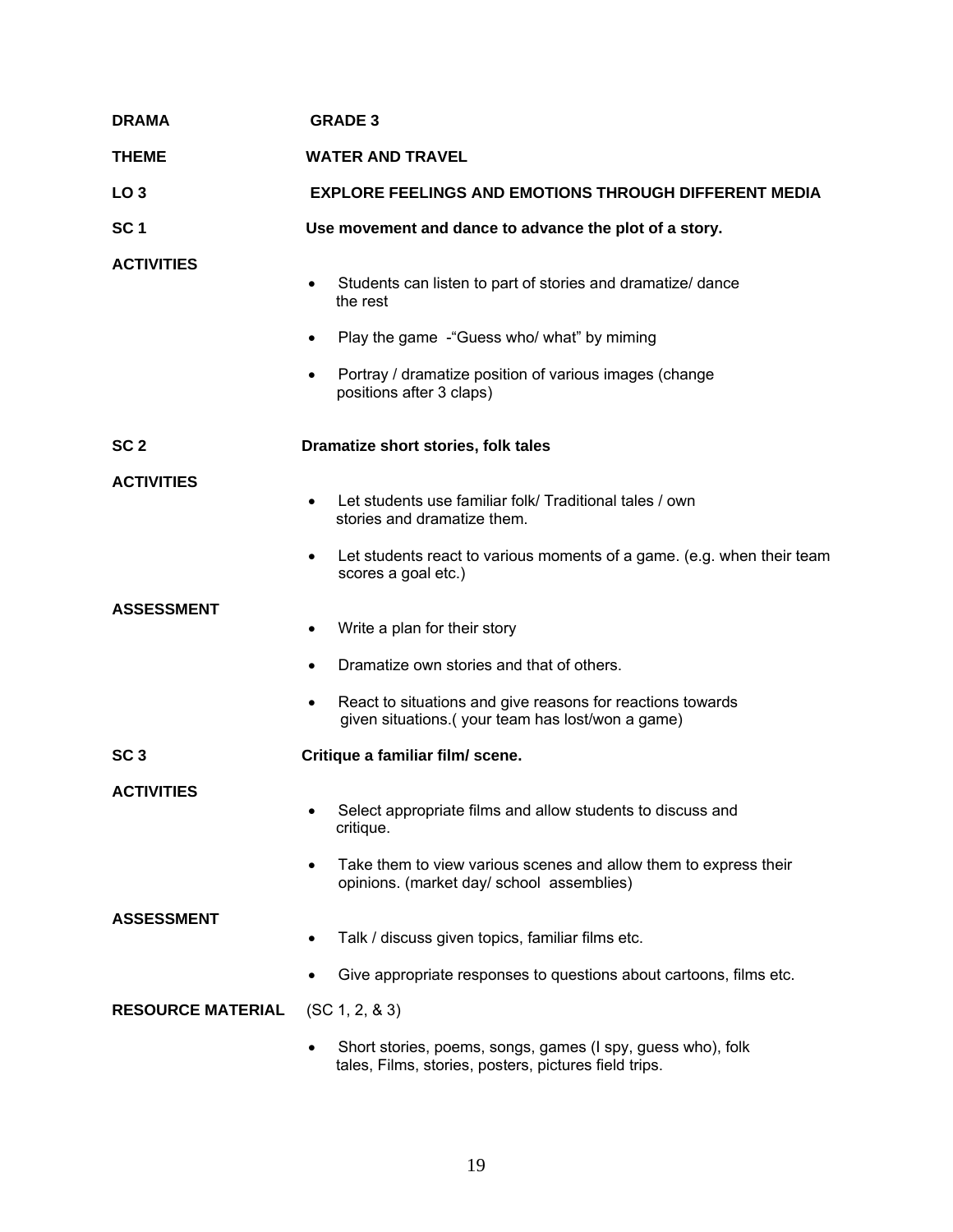| <b>DANCE</b>      | <b>GRADE THREE</b>                                                        |                                                                                                                                                                                                                                                                                                                                      |
|-------------------|---------------------------------------------------------------------------|--------------------------------------------------------------------------------------------------------------------------------------------------------------------------------------------------------------------------------------------------------------------------------------------------------------------------------------|
| AT4:              | <b>THEME</b>                                                              | <b>WATER AND TRAVEL</b>                                                                                                                                                                                                                                                                                                              |
| LO <sub>3</sub>   | <b>WATER</b>                                                              | <b>CREATE AND PERFORM CHOREOGRAPHIC PRINCIPLES, PROCESSES</b><br>AND SKILLS TO COMMUNICATE MEANING RELATED TO TRAVEL AND                                                                                                                                                                                                             |
| SC <sub>1</sub>   | in space                                                                  | Create a wide variety of shapes and movements, using different levels                                                                                                                                                                                                                                                                |
| <b>ACTIVITIES</b> | $\bullet$<br>stage Front).<br>$\bullet$<br>shapes)                        | Drill with different dance formation using different movements,<br>progressions and stage levels (e.g. stage Right, stage Left, stage Centre,<br>Dance into different formations (circle, diagonal, square, tight ball, 3D                                                                                                           |
| SC <sub>2</sub>   | shapes).                                                                  | Explain different relationships between dance elements and other<br>subjects (e.g. spatial path ways, maps, geometric shapes- body                                                                                                                                                                                                   |
| <b>ACTIVITIES</b> | $\bullet$<br>$\bullet$<br>$\bullet$<br>physical development.<br>$\bullet$ | Discuss the relationships between dance elements and other subject.<br>Engage students dance movements /activities that enable them to<br>demonstrate control, flexibility, posture, strength, risk taking).<br>Analyze dance movements and relate them to students' mental and<br>Use Picture /Word/Music to set a mode of a dance. |
| <b>ASSESSMENT</b> | $\bullet$                                                                 | Demonstrate in dance a sound understanding of flexibility, posture and<br>strength, and the use of the stage the stage for performance.                                                                                                                                                                                              |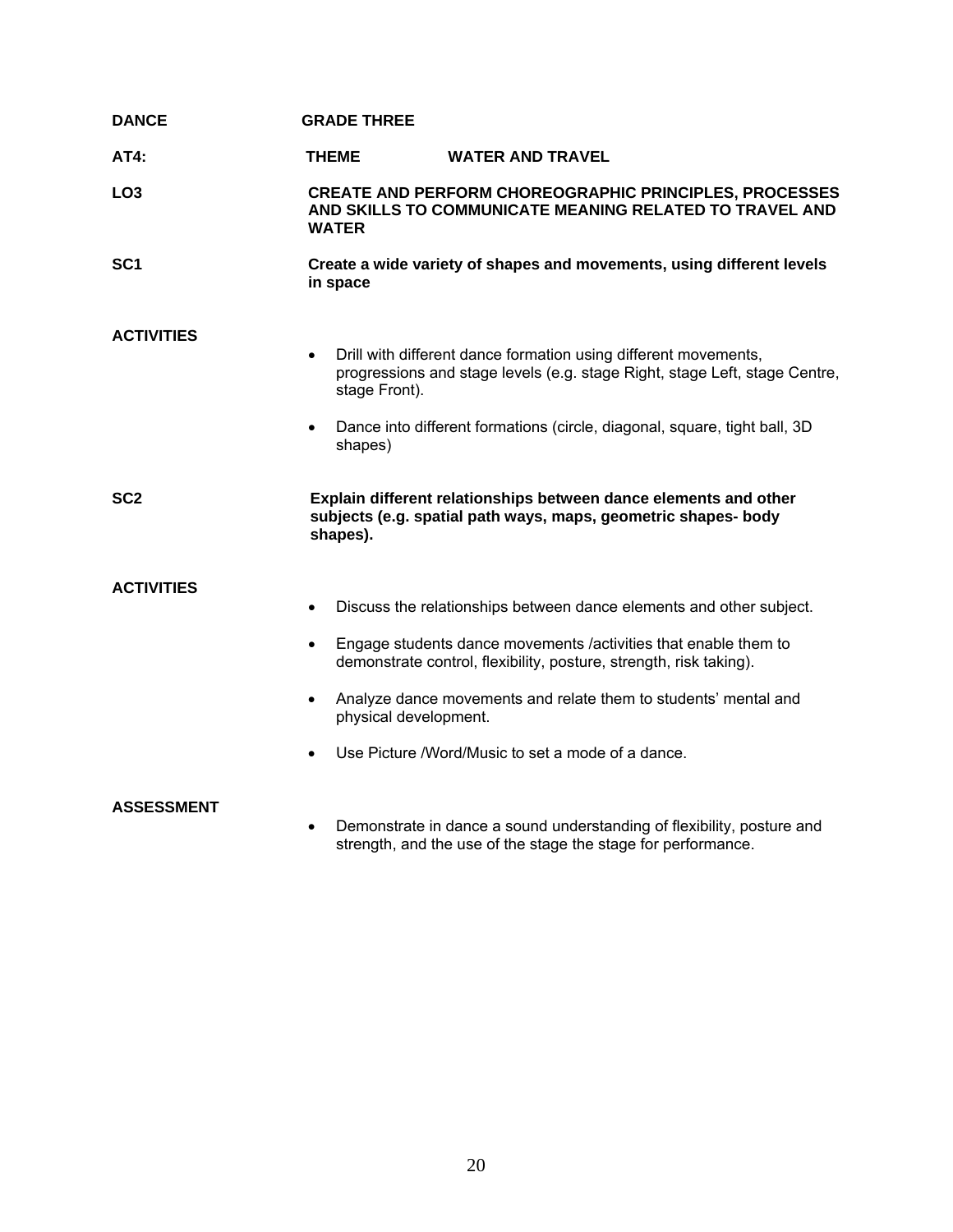## **GRADE 4**

### **TERM 1**

| THEME1:        | <b>HOME</b>                                                                                                       |                    |                     |
|----------------|-------------------------------------------------------------------------------------------------------------------|--------------------|---------------------|
| AT1: LO1       | Draw to portray experiences<br>from real life literature.                                                         | Art 1              | $4(35 \text{mins})$ |
| AT 2:LO1       | Identify and write meters/<br>time signatures of rhythmic<br>phrases and melodies.                                | MUSIC <sub>2</sub> | $4(35 \text{mins})$ |
| AT3: LO1       | Use bodies to communicate<br>messages, feelings, and emotions.                                                    | DRAMA3             | $4(35 \text{mins})$ |
| AT4: LO 1      | Demonstrate mental concentration<br>and physical control in performing<br>dance skills.                           | DANCE 4            | 4 (35 mins)         |
| <b>THEME 2</b> | <b>CELEBRATIONS</b>                                                                                               |                    |                     |
| AT1: LO 1      | Express themselves through<br>shapes, lines shading and textures                                                  | ART <sub>1</sub>   | 4 (35mins)          |
| AT2:LO1        | Identify and write meters/<br>Time signatures of rhythmic<br>Phrases and melodies                                 | <b>MUSIC 2</b>     | 4 (35mins)          |
| AT3:LO 1       | Use bodies to communicate<br>messages, feelings, and<br>emotions                                                  | DRAMA3             | 4 (35mins)          |
| AT4: LO1       | Analyze the function and<br>development of dance in past<br>and present cultures in Dominica<br>and the Caribbean | DANCE 4            | 4 (35mins)          |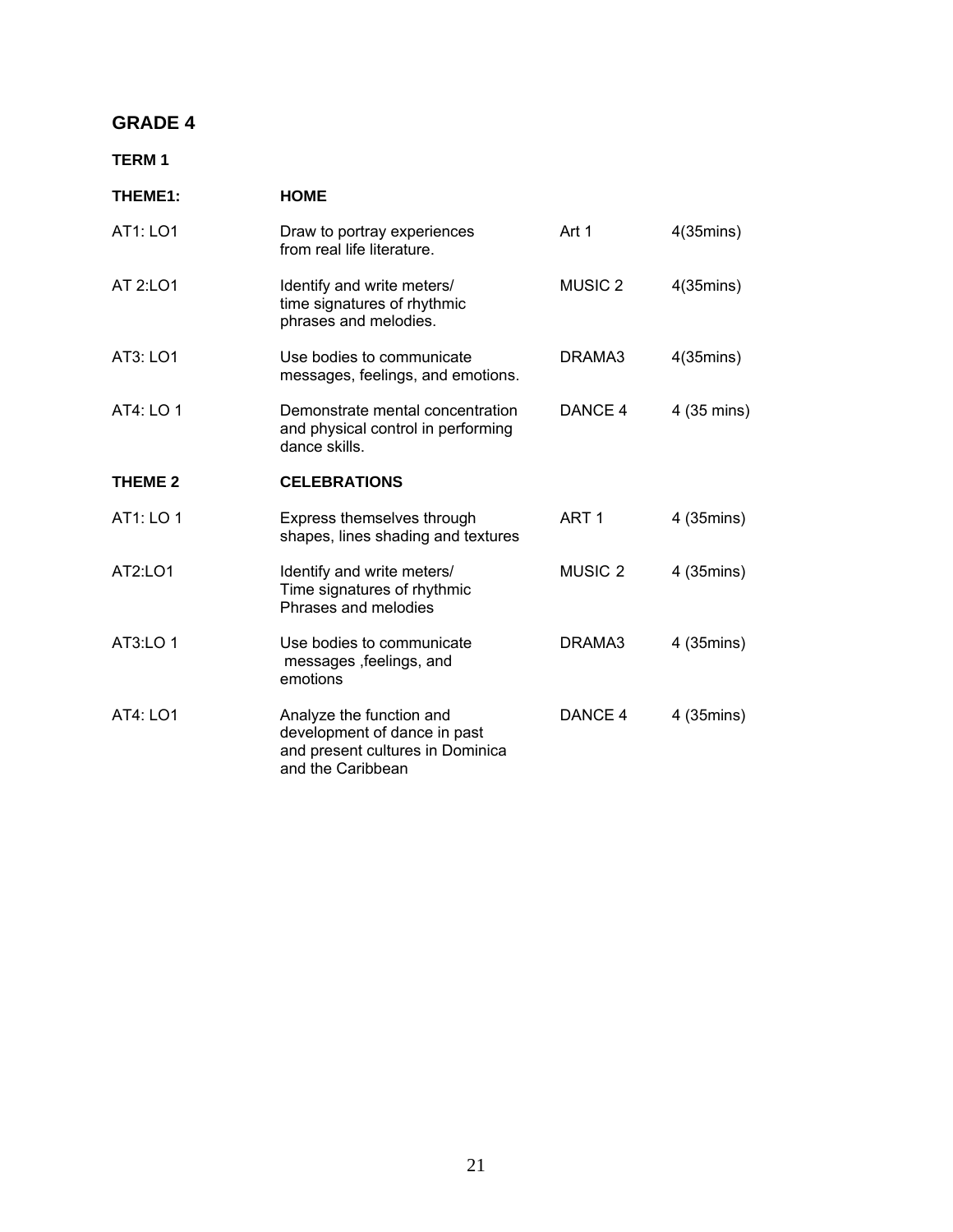| <b>ART &amp; CRAFT</b>                 | <b>GRADE FOUR</b>                                                                                                                                                                                                                                                                                                                                                                                                                                                                                                                                                                                                                                                                                                                         |  |
|----------------------------------------|-------------------------------------------------------------------------------------------------------------------------------------------------------------------------------------------------------------------------------------------------------------------------------------------------------------------------------------------------------------------------------------------------------------------------------------------------------------------------------------------------------------------------------------------------------------------------------------------------------------------------------------------------------------------------------------------------------------------------------------------|--|
| <b>THEME</b>                           | <b>HOME AND CELEBRATIONS</b>                                                                                                                                                                                                                                                                                                                                                                                                                                                                                                                                                                                                                                                                                                              |  |
| <b>LO1</b>                             | DRAW TO PORTRAY EXPERIENCES FROM REAL<br><b>LIFE AND LITERATURE</b>                                                                                                                                                                                                                                                                                                                                                                                                                                                                                                                                                                                                                                                                       |  |
| SC <sub>1</sub>                        | Make, discuss and display free hand drawings                                                                                                                                                                                                                                                                                                                                                                                                                                                                                                                                                                                                                                                                                              |  |
| <b>ACTIVITIES</b>                      | Draw simple scenes of the environment (bird in flight, traffic, the sea, the<br>$\bullet$<br>country side) (I)<br>Discuss, compare and contrast drawings (I)<br>$\bullet$<br>Design freehand drawings of a scene from a poem/ story. (I)<br>$\bullet$                                                                                                                                                                                                                                                                                                                                                                                                                                                                                     |  |
| <b>ASSESSMENT</b>                      | Create a picture using three /more ideas. E.g. mountain range, the sun,<br>$\bullet$<br>sailing boat.<br>Use feint line drawings to create a more elaborate picture.<br>Include other familiar objects like grass, sun, person, tree etc.<br>$\bullet$                                                                                                                                                                                                                                                                                                                                                                                                                                                                                    |  |
| SC <sub>1</sub>                        | Use various materials to express thoughts and feelings                                                                                                                                                                                                                                                                                                                                                                                                                                                                                                                                                                                                                                                                                    |  |
| <b>ACTIVITIES</b><br><b>ASSESSMENT</b> | Choose one item; portray its attributes in a drawing.(I)<br>$\bullet$<br>Select and draw an item which tells something about the<br>$\bullet$<br>individual. - A rose - coloured red represents love, friendly,<br>bright, beautiful. (I)<br>Collect a variety of fruits, sponges, etc and use cuttings<br>$\bullet$<br>to draw/print what you see. (I)<br>Use seeds, macaroni, lentils, to create a character from a picture or<br>$\bullet$<br>story, experience or other.(use cool aid or water paint, dye to colour<br>objects/ picture.) (G) & (I)<br>Talk about their picture<br>$\bullet$<br>Complete and display patterns<br>Make picture frames for drawings and art work/pictures for<br>$\bullet$<br>display /class exhibition |  |
|                                        | Demonstrate awareness of overlapping shapes to create illusion of<br>depth.                                                                                                                                                                                                                                                                                                                                                                                                                                                                                                                                                                                                                                                               |  |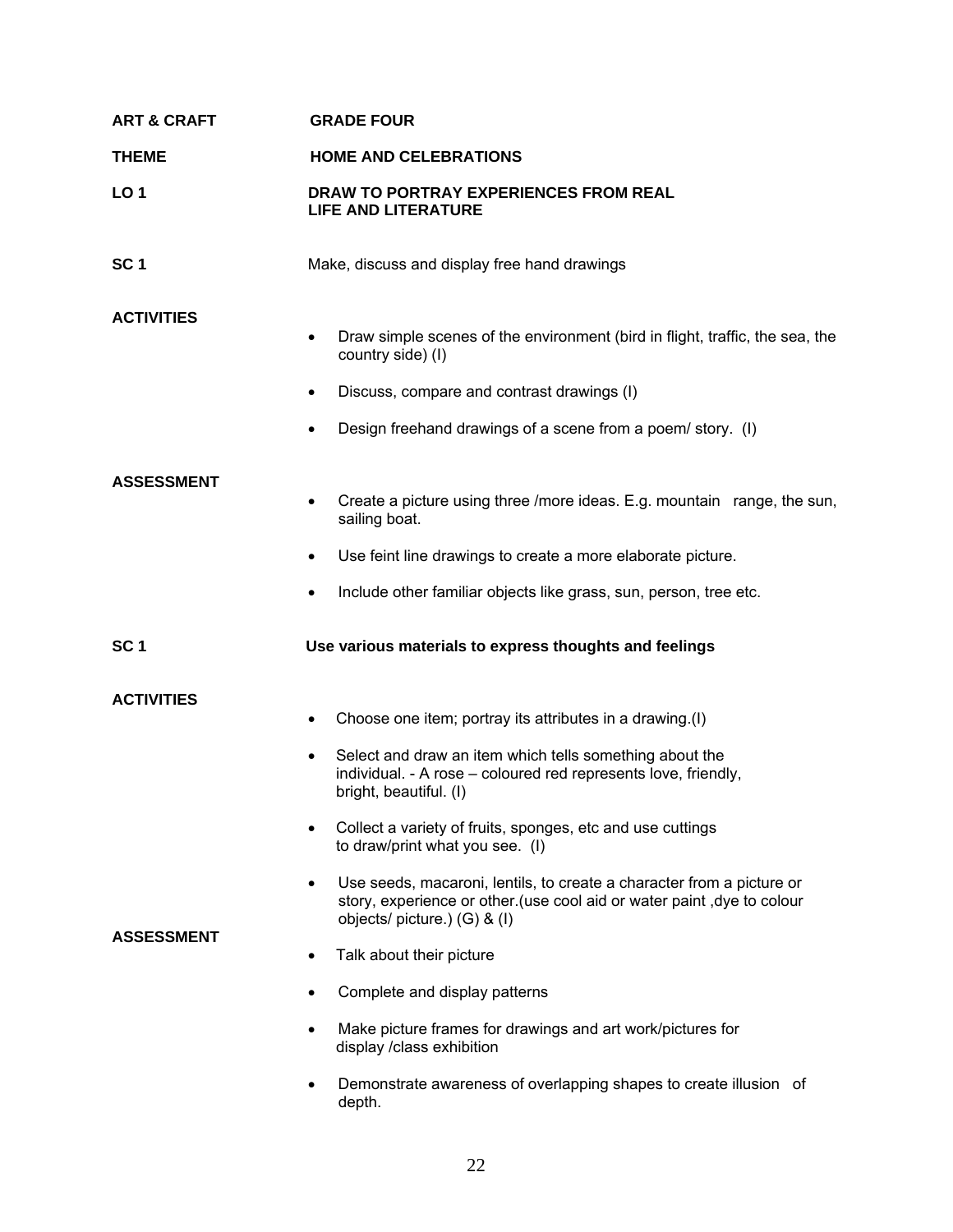| <b>ACTIVITIES</b> |                                                                                                                           |
|-------------------|---------------------------------------------------------------------------------------------------------------------------|
|                   | Make a creative piece of work by cutting and sticking shapes on blank<br>paper like a mosaic. (I)                         |
|                   | Create a pattern by spreading paint over paper -use a variety of colours<br>let them over lap. (I)                        |
| <b>ASSESSMENT</b> |                                                                                                                           |
|                   | Design an old item from home (box, tin /can, book cover etc.)                                                             |
|                   | Use a stencil/ cutout of leaves, fruits, hearts, and stars etc to create an<br>art piece (I)                              |
|                   | Use over lapping skills to design a chart. (I)                                                                            |
| SC <sub>4</sub>   | Identify the elements of design (colours, shape, space, form)                                                             |
| <b>ACTIVITIES</b> |                                                                                                                           |
|                   | Discuss the elements that make up a given picture- (colours, materials,<br>shapes, used; closed and separate designs. (I) |
|                   | Choose an image/ picture, item and material to design a similar pattern.<br>$\bullet$<br>(1)                              |
| <b>ASSESSMENT</b> |                                                                                                                           |
|                   | Answer questions about the elements in their art work.<br>$\bullet$                                                       |
|                   | Present a sketch of a design.<br>$\bullet$                                                                                |
|                   | Suggest a price for their art work.                                                                                       |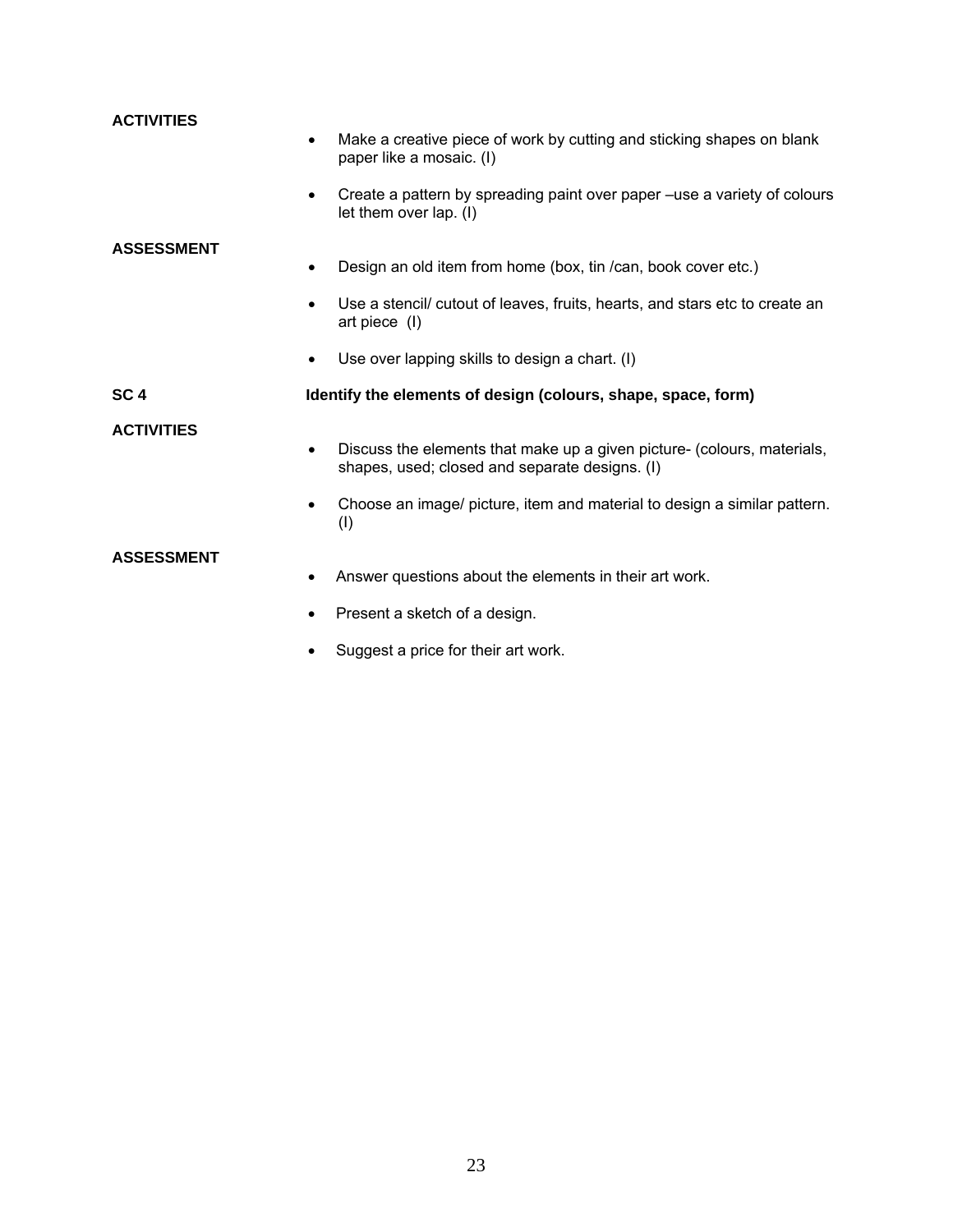| <b>MUSIC</b>                           | <b>GRADE 4</b>                                                                                                                                                                                                                                                                                                       |  |
|----------------------------------------|----------------------------------------------------------------------------------------------------------------------------------------------------------------------------------------------------------------------------------------------------------------------------------------------------------------------|--|
| <b>THEME</b>                           | <b>HOME AND CELEBRATIONS</b>                                                                                                                                                                                                                                                                                         |  |
| <b>LO1</b>                             | <b>IDENTIFY AND WRITE METERS OF RHYTHMIC PHRASES AND</b><br><b>MELODIES</b>                                                                                                                                                                                                                                          |  |
| SC 1, 2, 3                             | Listen and identify rhythm in 2, 3, & 4 meters using crotchets and<br>quavers to reproduce them                                                                                                                                                                                                                      |  |
| <b>ACTIVITIES</b>                      | Play rhythm patterns (games e.g. category) (G)<br>$\bullet$<br>Reproduce rhythm patterns in a variety of ways.(I) & $(G)$<br>٠<br>Complete rhythm phrases in crotchets/ quavers. (I)<br>٠                                                                                                                            |  |
| <b>ASSESSMENT</b>                      | Add words syllables to rhythm patters. (I) & $(G)$<br>Rhythmic notation<br>٠<br>Represent/reproduce a given rhythm pattern in different ways.<br>$\bullet$<br>Compose rhythm patterns to syllabic phrases                                                                                                            |  |
| SC <sub>4</sub>                        | Listen and identify music from various genres in ABA form (ternary)                                                                                                                                                                                                                                                  |  |
| <b>ACTIVITIES</b><br><b>ASSESSMENT</b> | Listen to one piece of music and discuss its form. (I)<br>$\bullet$<br>Categorize /List songs of similar pattern. (G)<br>$\bullet$<br>Listen to a selection of at least four songs and draw to represent the<br>$\bullet$<br>form of each. (G)<br>Activities in identifying songs/ musical extracts of ABA form. (I) |  |
|                                        | Identify the form ABA phrases.<br>Represent the "Form" of a piece of music in symbolic form                                                                                                                                                                                                                          |  |
| SC <sub>5</sub>                        | Listen and echo pitches/tones                                                                                                                                                                                                                                                                                        |  |
| <b>ACTIVITIES</b>                      | Excises in playing of pitches for students to echo/repeat (I)                                                                                                                                                                                                                                                        |  |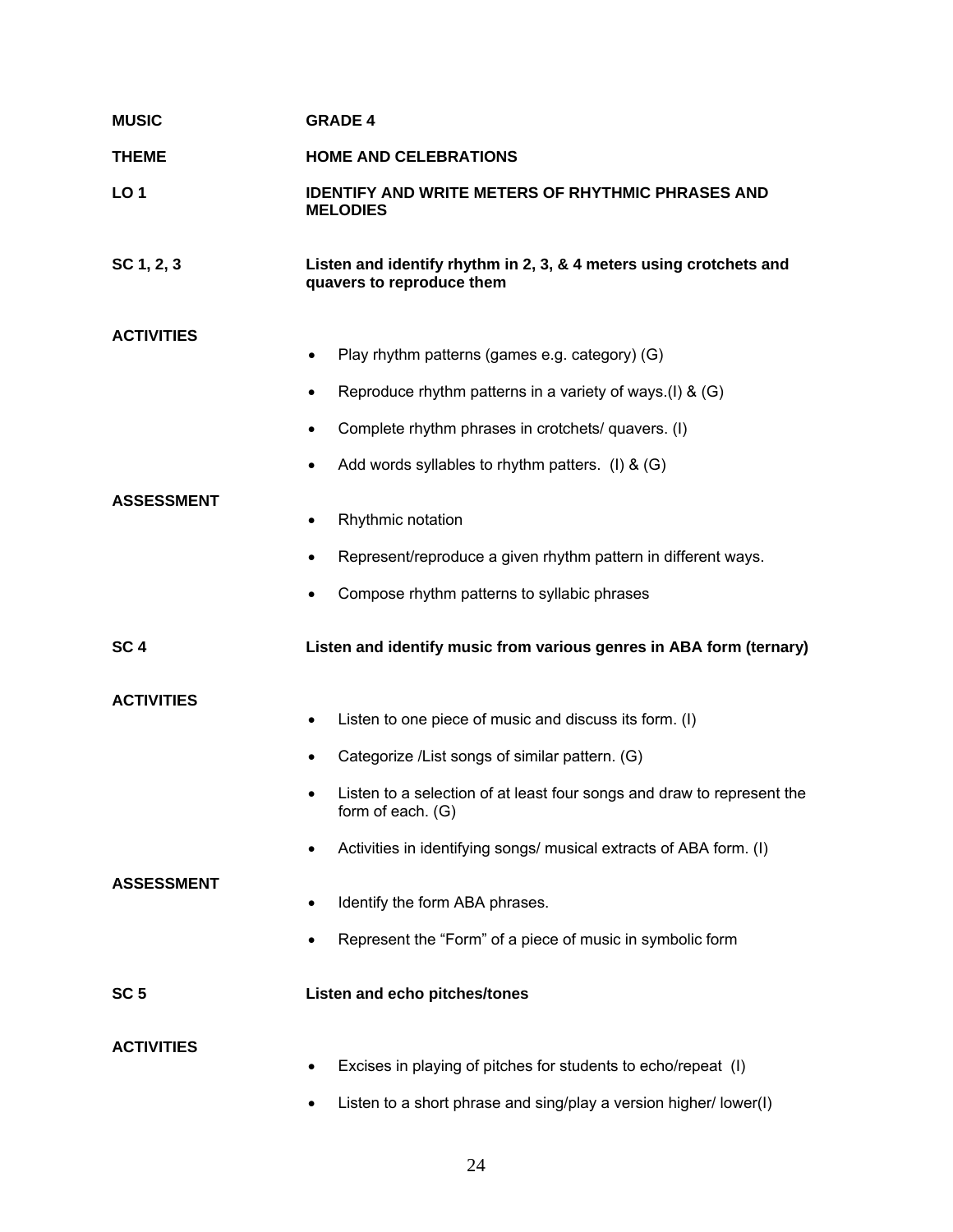|                   | Exercises in singing a tone higher/lower (play /sing and allow students<br>$\bullet$<br>to respond by singing a tone higher/lower) (I) |
|-------------------|----------------------------------------------------------------------------------------------------------------------------------------|
|                   | Listen, identify and reproduce tones /sounds in the order<br>$\bullet$<br>played (I)                                                   |
| SC <sub>6</sub>   | Listen and order simple melodies from various styles<br>(calypso, reggae, folk etc.)                                                   |
| <b>ACTIVITIES</b> | "Exercises in Name That Tune" (game form) (I)<br>$\bullet$                                                                             |
|                   | Listen to selected Folk / Calypso music and write the Titles in the order<br>$\bullet$<br>that they are played. (I)                    |
| <b>ASSESSMENT</b> | Give the titles of musical extracts as played.<br>$\bullet$                                                                            |

• Match given titles to music extracts played.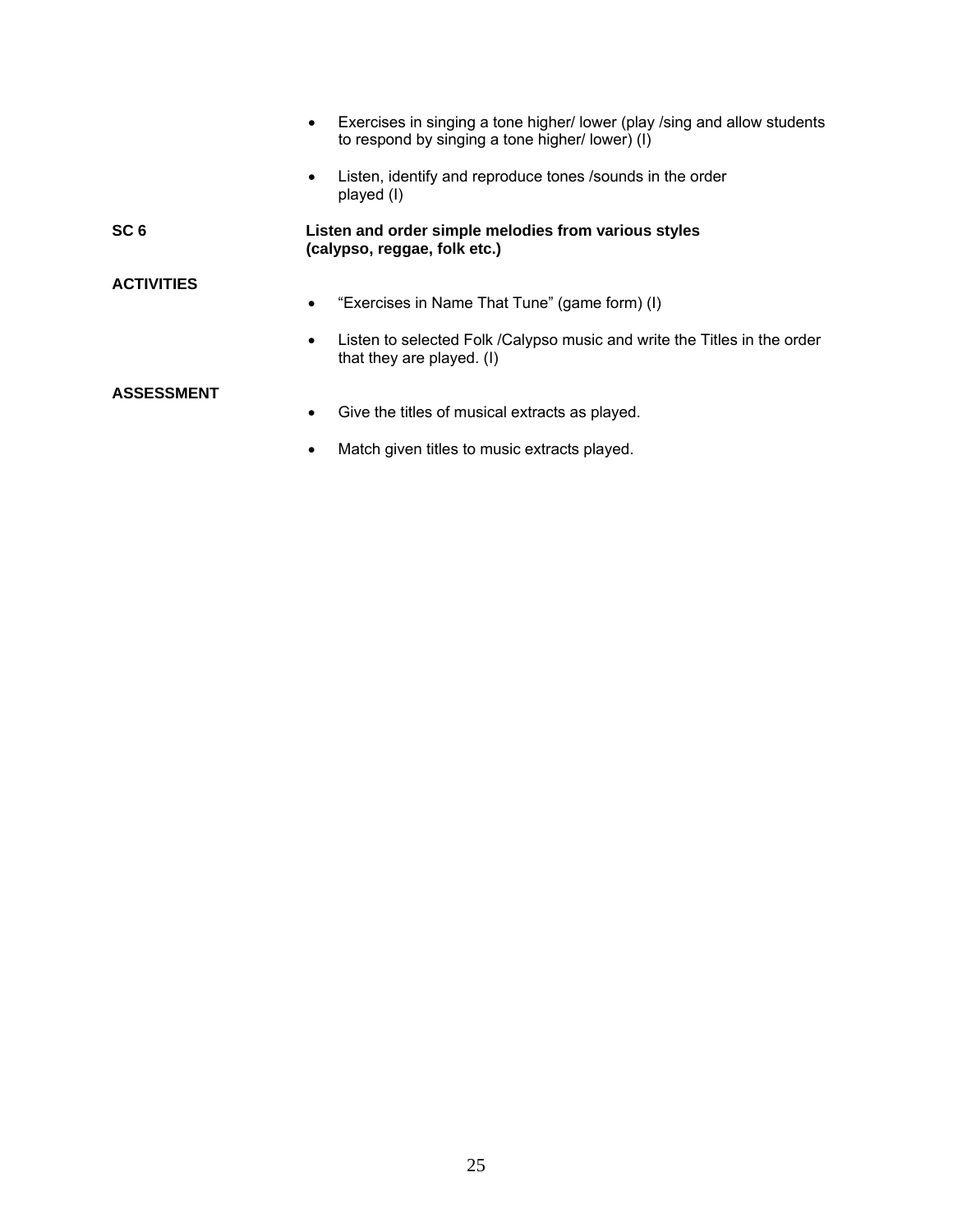| <b>DRAMA</b>             | <b>GRADE FOUR</b>                                                                                                                                                                                                                                                                            |
|--------------------------|----------------------------------------------------------------------------------------------------------------------------------------------------------------------------------------------------------------------------------------------------------------------------------------------|
| <b>THEME</b>             | <b>HOME AND CELEBRATIONS</b>                                                                                                                                                                                                                                                                 |
| LO <sub>1</sub>          | USE BODIES TO COMMUNICATE MESSAGES, FEELINGS AND<br><b>EMOTIONS</b>                                                                                                                                                                                                                          |
| SC <sub>1</sub>          | Present short skits (local farming, wood logging, fishing,<br>house hauling etc.)                                                                                                                                                                                                            |
| <b>ACTIVITIES</b>        | Allow students to work in groups to dramatize events -of interest, and of<br>$\bullet$<br>traditional flavour.                                                                                                                                                                               |
| <b>ASSESSMENT</b>        | Participate in short presentations/dramatizations of familiar and relevant<br>٠<br>scenes/events.                                                                                                                                                                                            |
|                          | Plan outline for short skits.<br>$\bullet$                                                                                                                                                                                                                                                   |
| SC <sub>2</sub>          | Write/create and dramatize simple plays/dances in groups.<br>Read/ listen to simple/short stories.<br>Regroup students and allow them to compose/create and act out<br>short plays.<br>View excerpts of plays/dances on video/DVD then compose an<br>ending /beginning for the play / dance. |
| <b>ASSESSMENT</b>        | Write and dramatize simple plays in groups<br>$\bullet$                                                                                                                                                                                                                                      |
|                          | Write a short play and perform it in dance.<br>$\bullet$                                                                                                                                                                                                                                     |
|                          | Create the steps for a short dance and direct its performance.<br>$\bullet$                                                                                                                                                                                                                  |
| SC <sub>3</sub>          | Create simple movements to portray emotional responses                                                                                                                                                                                                                                       |
| <b>ACTIVITIES</b>        | Use live situations at home/ school, community to demonstrate emotions.<br>$\bullet$<br>(e.g. Students show excitement when their team wins a goal. Students<br>freeze /run when the bell rings)                                                                                             |
|                          | Listen to a story and portray different emotions to reflect the content.<br>$\bullet$                                                                                                                                                                                                        |
|                          | Listen to musical extracts and select appropriate pictures to reflect the<br>$\bullet$<br>mood; create movements to reflect the mood.                                                                                                                                                        |
| <b>ASSESSMENT</b>        | Students portray different emotions through drama or dance                                                                                                                                                                                                                                   |
| <b>RESOURCE MATERIAL</b> | Collection of short plays/ stories<br>$\bullet$                                                                                                                                                                                                                                              |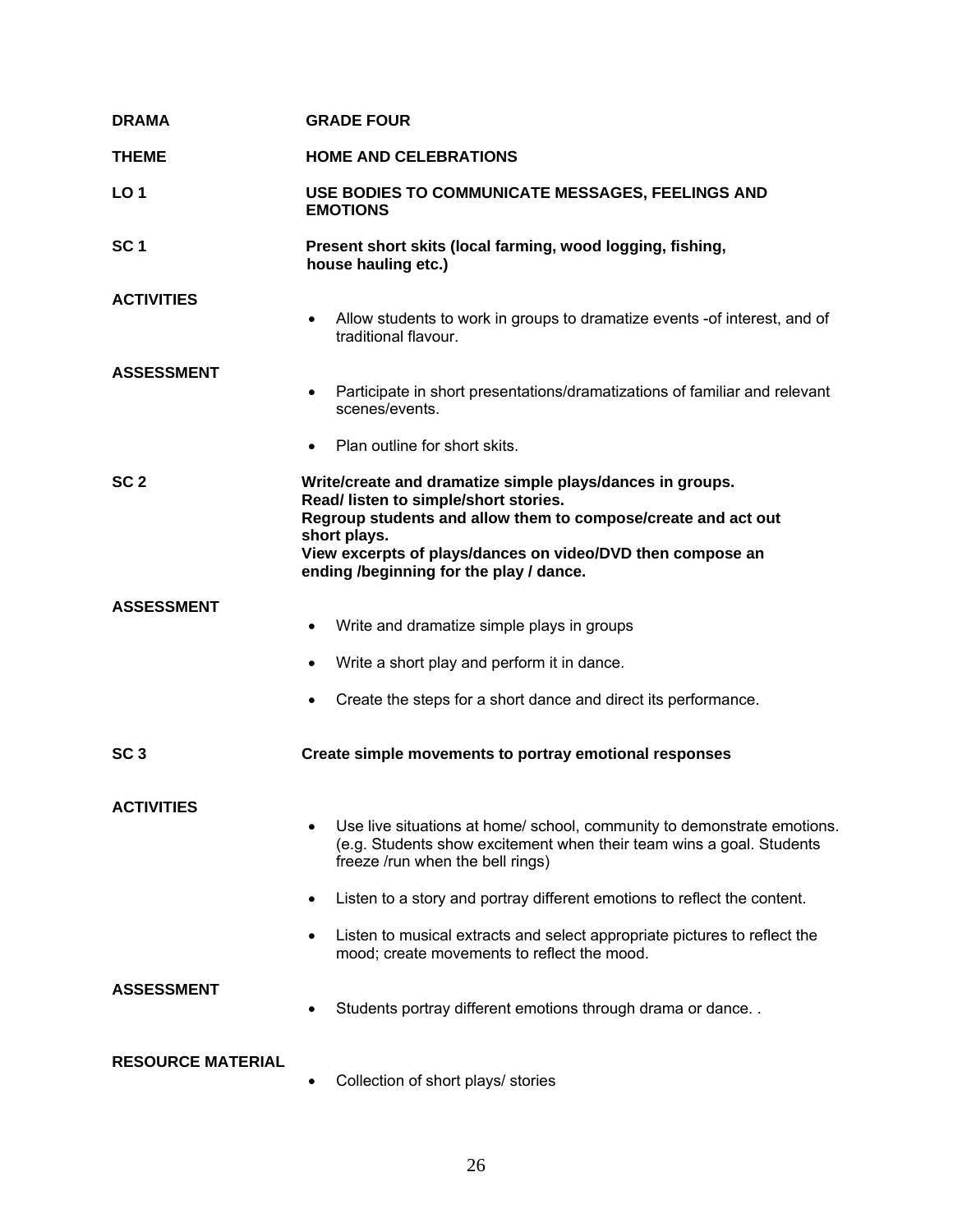- Video, CD/ DVD/ Cassettes
- Pre recorded of plays/ stories.
- Flash cards with words/charts, pictures
- Selection of relevant costumes/ props
- Cassette/ CD player/ recorder.
- Digital camera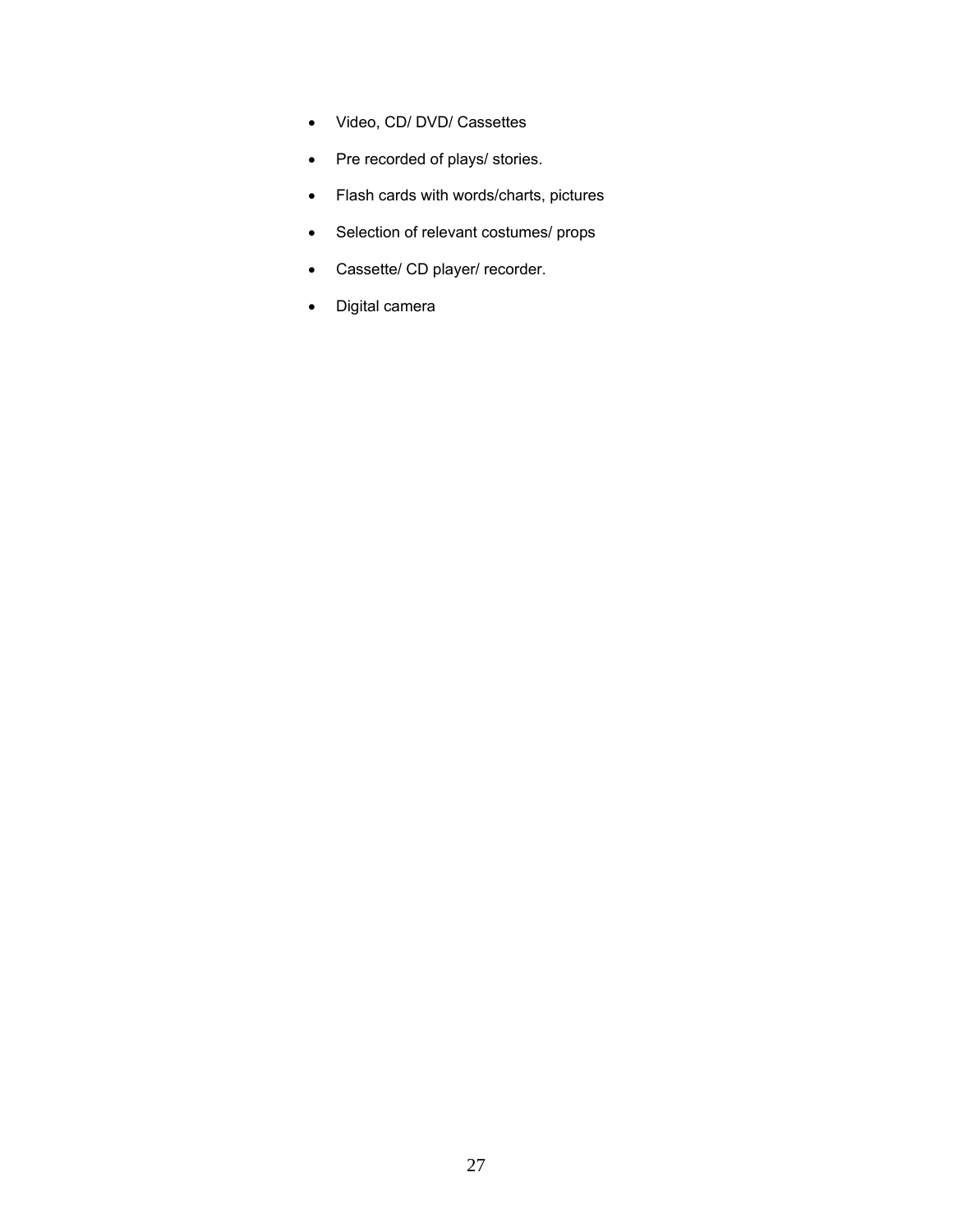| <b>DANCE</b>                           | <b>GRADE FOUR</b>                                                                                                                                                                                                                                                                                                                 |  |
|----------------------------------------|-----------------------------------------------------------------------------------------------------------------------------------------------------------------------------------------------------------------------------------------------------------------------------------------------------------------------------------|--|
| <b>THEME</b>                           | <b>HOME AND CELEBRATIONS</b><br>(4 SESSIONS)                                                                                                                                                                                                                                                                                      |  |
| LO <sub>1</sub>                        | <b>COMBINE AND DEMONSTRATE INCREASE RANGE AND USE OF</b><br>SPACE, TIME AND FORCE/ENERGY CONCEPTS (E.G.<br>PULSE/ACCENTS, MELT/COLLAPSE, WEAK/STRONG)                                                                                                                                                                             |  |
| SC <sub>1</sub>                        | Create, develop, and memorize set movement patterns and sequences                                                                                                                                                                                                                                                                 |  |
| <b>ACTIVITIES</b>                      | Use progressive patterns and sequences to formulate set<br>$\bullet$<br>movements/patterns (up, up down; up down up down; sweep pick up the<br>dust etc.) Use other home chores.<br>Provide activities that lend it to group work for the learning of sequences<br>$\bullet$<br>and patterns.                                     |  |
| SC <sub>2</sub>                        | Apply variety, contrast and unity to a dance sequence.                                                                                                                                                                                                                                                                            |  |
| <b>ACTIVITIES</b><br>(To be continued) | Use dance movements to bring out meaning to appropriate dance<br>$\bullet$<br>vocabulary.(e.g. stretch, plie'r, releve' and visi versa).<br>Create a dance phrase using given patterns / set movements (e.g. melt/<br>$\bullet$<br>collapse, contrast / unity, plie'r, releve'etc).<br>Improvise extended given movement phrases. |  |
| <b>ASSESSMENT</b>                      | Demonstrate the use of progressive patterns in a dance sequence.<br>$\bullet$<br>Explain the principles of contrast and unity in dance.<br>$\bullet$<br>Participate in creating a dance phrase using increase range of space<br>$\bullet$<br>and the use of time and force/energy.                                                |  |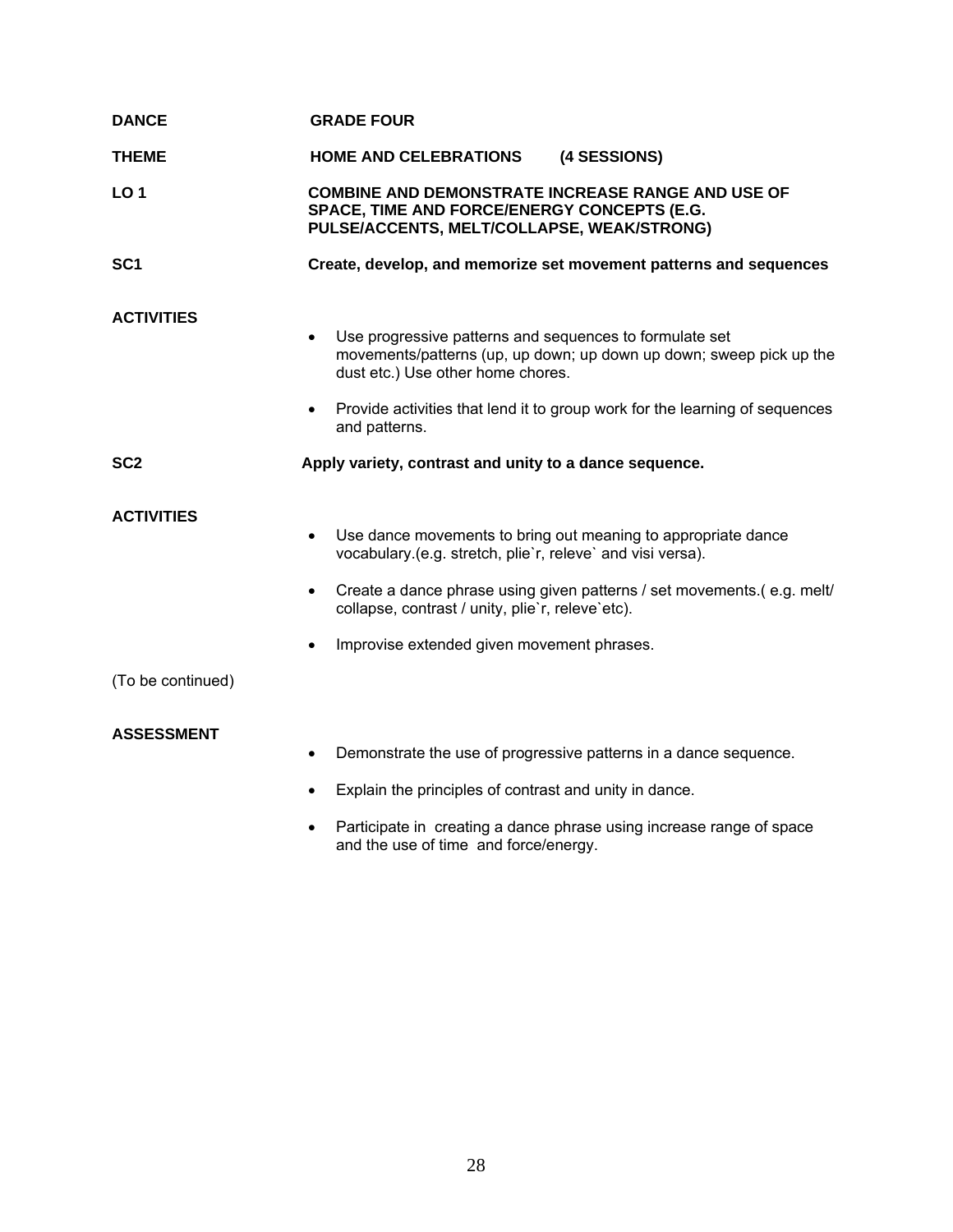## **TERM TWO**

| THEME 3:       | <b>BODY</b>                                                                                     |                    |                     |
|----------------|-------------------------------------------------------------------------------------------------|--------------------|---------------------|
| AT1:LO2        | Draw to portray experiences<br>from real life literature                                        | ART <sub>1</sub>   | $4(35 \text{mins})$ |
| AT2:LO2        | Identify and write meters/ time<br>Signatures of rhythmic phrases<br>and melodies               | <b>MUSIC 2</b>     | $4(35 \text{mins})$ |
| AT3: LO2       | Use bodies to communicate<br>messages feelings and emotions                                     | DRAMA3             | $4(35 \text{mins})$ |
| AT4:LO2        | Create, develop, and memorize<br>Set movement patterns and sequences.                           | DANCE4             | 4 (35 mins)         |
| <b>THEME 4</b> | <b>ANIMALS</b>                                                                                  |                    |                     |
| AT 1:LO 2      | Draw to portray experiences<br>from real life and literature                                    | ART <sub>1</sub>   | $4(35 \text{mins})$ |
| At 2:LO 2      | Make expressive use of some<br>musical elements.                                                | MUSIC <sub>2</sub> | $4(35 \text{mins})$ |
| AT3: LO2       | Express themselves freely<br>and effectively on matters<br>affecting their lives.               | DRAMA 3            | $4(35 \text{mins})$ |
| AT4: LO2       | Perform and identify dances<br>from various countries with<br>different arrangements of dancers | DANCE4             | $4(35 \text{mins})$ |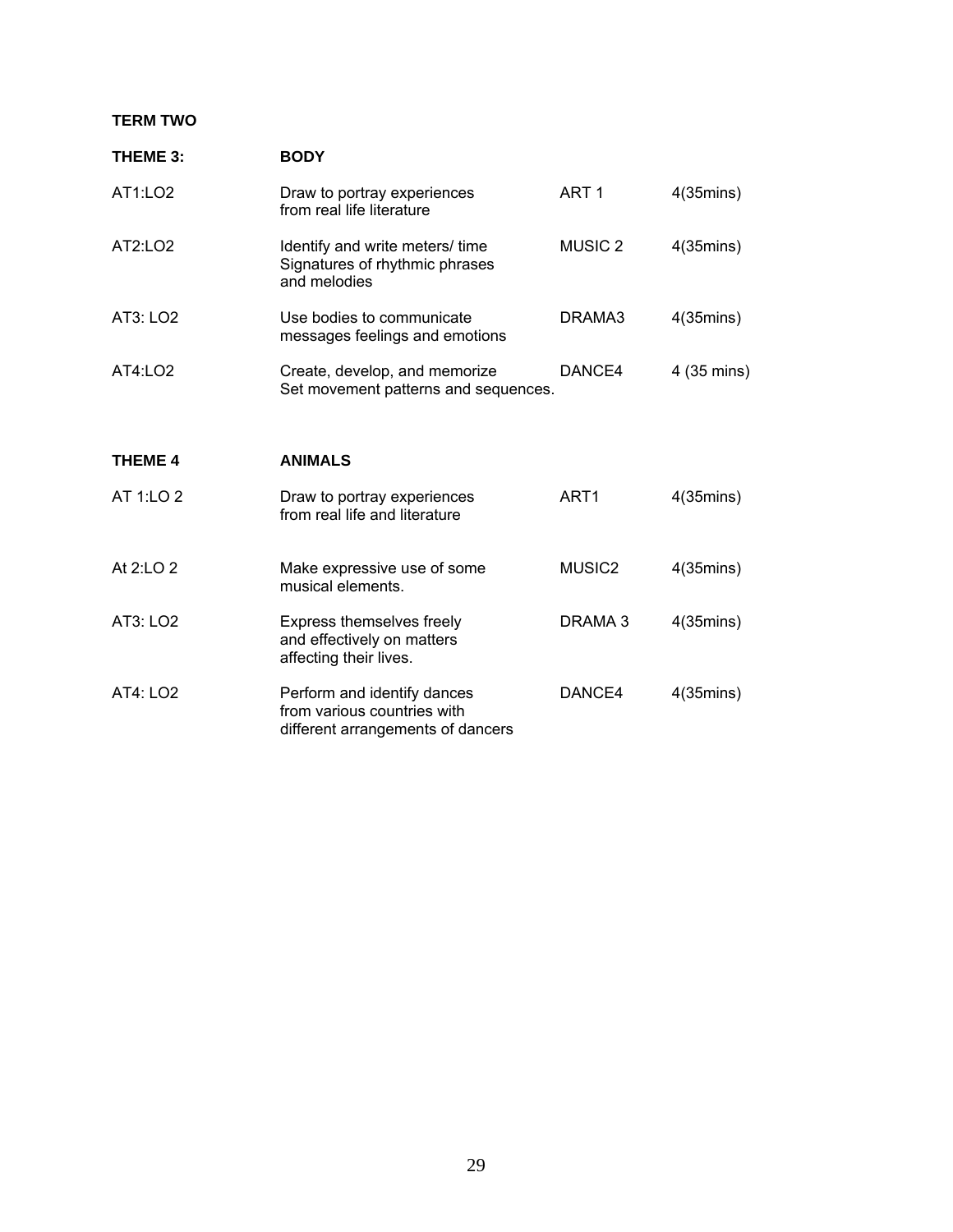| <b>ART AND CRAFT</b> | <b>GRADE FOUR</b>                                                                                                                                                                                                                                                  |  |
|----------------------|--------------------------------------------------------------------------------------------------------------------------------------------------------------------------------------------------------------------------------------------------------------------|--|
| <b>THEME</b>         | <b>BODY AND ANIMALS</b>                                                                                                                                                                                                                                            |  |
| LO <sub>2</sub>      | <b>CATEGORISE COLOURS INTO DIFFERENT GROUP TYPES</b>                                                                                                                                                                                                               |  |
| SC <sub>1</sub>      | Use drawings to illustrate their own or familiar stories or events                                                                                                                                                                                                 |  |
| <b>ACTIVITIES</b>    | Sing colour songs to point out the colours that they are wearing.<br>Match colour to natural objects. (I)<br>$\bullet$                                                                                                                                             |  |
|                      | Colour and create design using different shade/ tint of one colour. (I)                                                                                                                                                                                            |  |
|                      | Use white / black paint to create different shades of particular colours. (I)                                                                                                                                                                                      |  |
|                      | Place colours in their family groups. (I) & (G)                                                                                                                                                                                                                    |  |
| <b>ASSESSMENT:</b>   | Create mobiles, and collages of different family groups<br>Design / draw using various colours.<br>$\bullet$                                                                                                                                                       |  |
| SC <sub>2</sub>      | Classify colours according to the moods they create (e.g.<br>cool, warm, dull,)                                                                                                                                                                                    |  |
| <b>ACTIVITIES</b>    | Draw and paste the characters of a story / event. (I)<br>Display colours to reflect student's feelings (I) (group colours according<br>to student's feelings)<br>Introduce and display cool, warm, dull colours. Create jingles about<br>٠<br>colours. (I) $&$ (G) |  |
| <b>ASSESSMENT:</b>   | Draw and colour various faces.(sad, happy, excited)<br>Match colours to suit these faces.                                                                                                                                                                          |  |
| SC <sub>3</sub>      | Identify colours of each category; Introduce colour names with song<br>e.g. $\log$                                                                                                                                                                                 |  |
| <b>ACTIVITIES</b>    | Play bingo with colours. (G)                                                                                                                                                                                                                                       |  |
|                      | Identify colours associated with wet /dry season. (I)                                                                                                                                                                                                              |  |
|                      | Sing songs associated with rain, sun shine, (G)                                                                                                                                                                                                                    |  |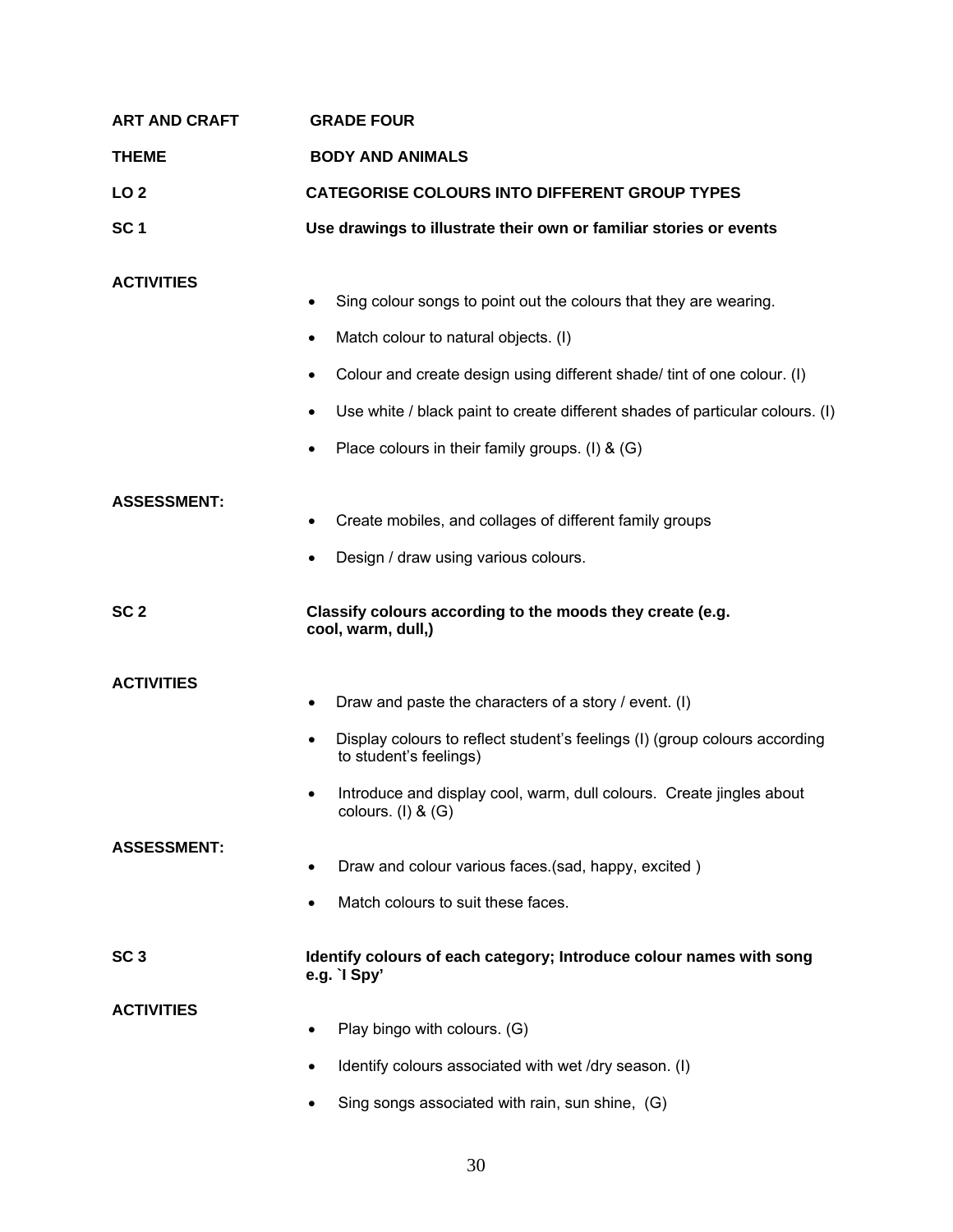- Collect objects/ leaves to reflect colours on a dry day (sunny day) (I) & (G)
- Compose a song about the colours used. (I) & ( G)

#### **ASSESSMENT**

- Categorise colours e.g. cream cool; red warm; grey dull.
- Play bingo of colour names successfully.
- Make a mural of coloured objects, patterns/ models.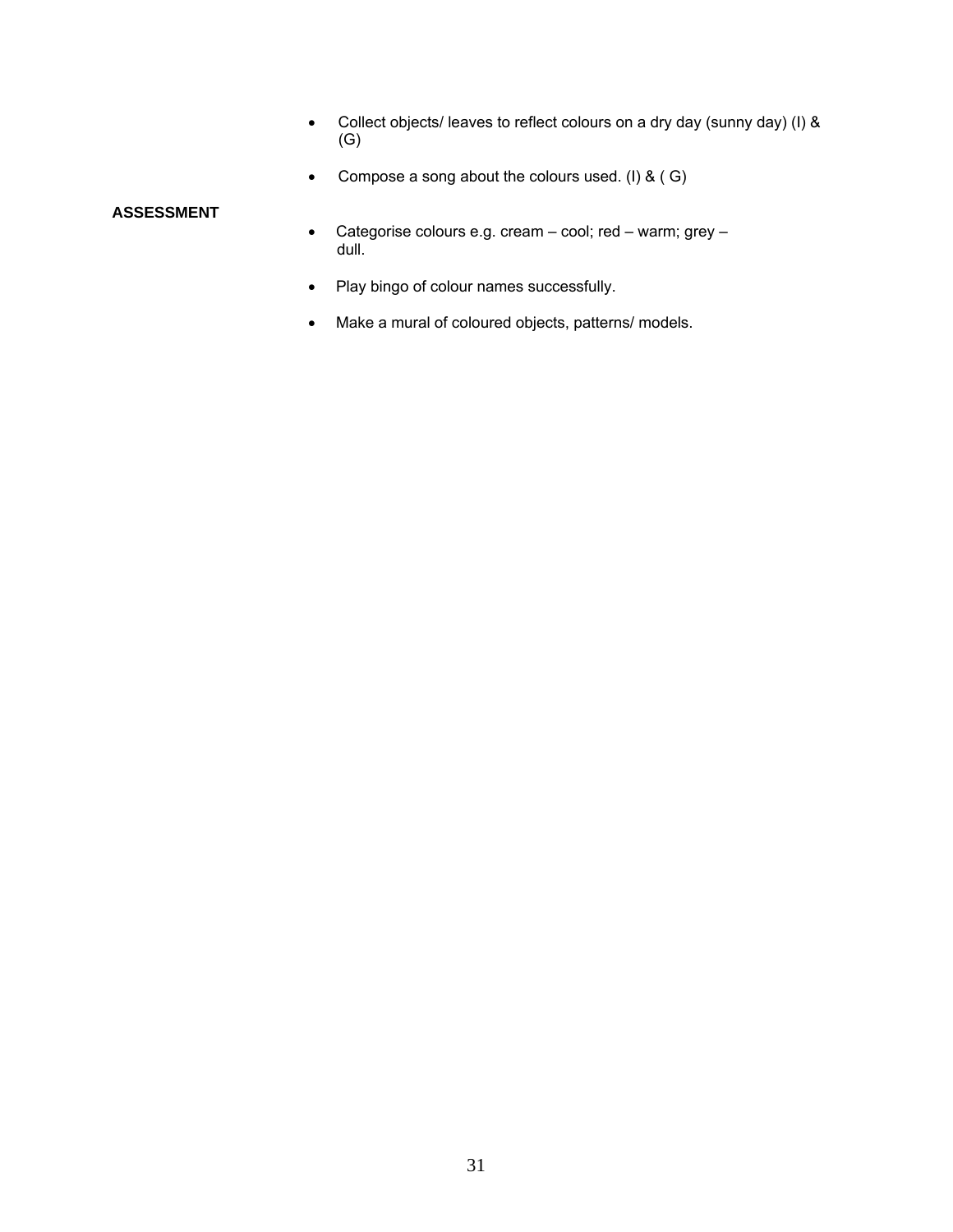| <b>MUSIC</b>      | <b>GRADE FOUR</b>                                                                                                                                                                                                                             |  |
|-------------------|-----------------------------------------------------------------------------------------------------------------------------------------------------------------------------------------------------------------------------------------------|--|
| <b>THEME</b>      | <b>BODY AND ANIMALS</b>                                                                                                                                                                                                                       |  |
| LO <sub>2</sub>   | <b>COMPARE MUSIC IN SIMPLE TIME USING THE 5-NOTE (PENTATONIC)</b><br><b>SCALE</b>                                                                                                                                                             |  |
| SC <sub>1</sub>   | Compose simple musical accompaniment for melodies.                                                                                                                                                                                            |  |
| <b>ACTIVITIES</b> | Working in small groups, students are allowed to play percussion/<br>recorder to accompany a melody/song.<br>Write down simple arrangements for percussion accompaniment. (G) &                                                               |  |
| <b>ASSESSMENT</b> | (1)<br>Compose simple scores for recorder/ percussion instruments.<br>Interpret and play a given accompaniment for untuned percussion                                                                                                         |  |
| SC <sub>2</sub>   | Arrange rhythm patterns to form a melody                                                                                                                                                                                                      |  |
| <b>ACTIVITIES</b> | Rearrange the rhythm of simple phrases to create a new pattern (G)                                                                                                                                                                            |  |
|                   | Create a new pattern by adding to / joining or shortening given patterns<br>$(G)$ & $(I)$                                                                                                                                                     |  |
|                   | Arrange the phrases of a verse to create a new "Form" (G)                                                                                                                                                                                     |  |
|                   | Compose rhythmic patterns for given words/verses (I)                                                                                                                                                                                          |  |
| <b>ASSESSMENT</b> | Maintain / play a rhythm pattern while signing<br>Compose simple musical accompaniment for melodies.<br>Lengthen /shorten given phrases while maintaining the Time Signature<br>(meter)<br>Associate/match melodic phrases to given patterns. |  |
| SC <sub>3</sub>   | Interpret and perform simple accompaniment scores.                                                                                                                                                                                            |  |
| <b>ACTIVITIES</b> | Discuss the part of each instrument and follow score to play. (G)                                                                                                                                                                             |  |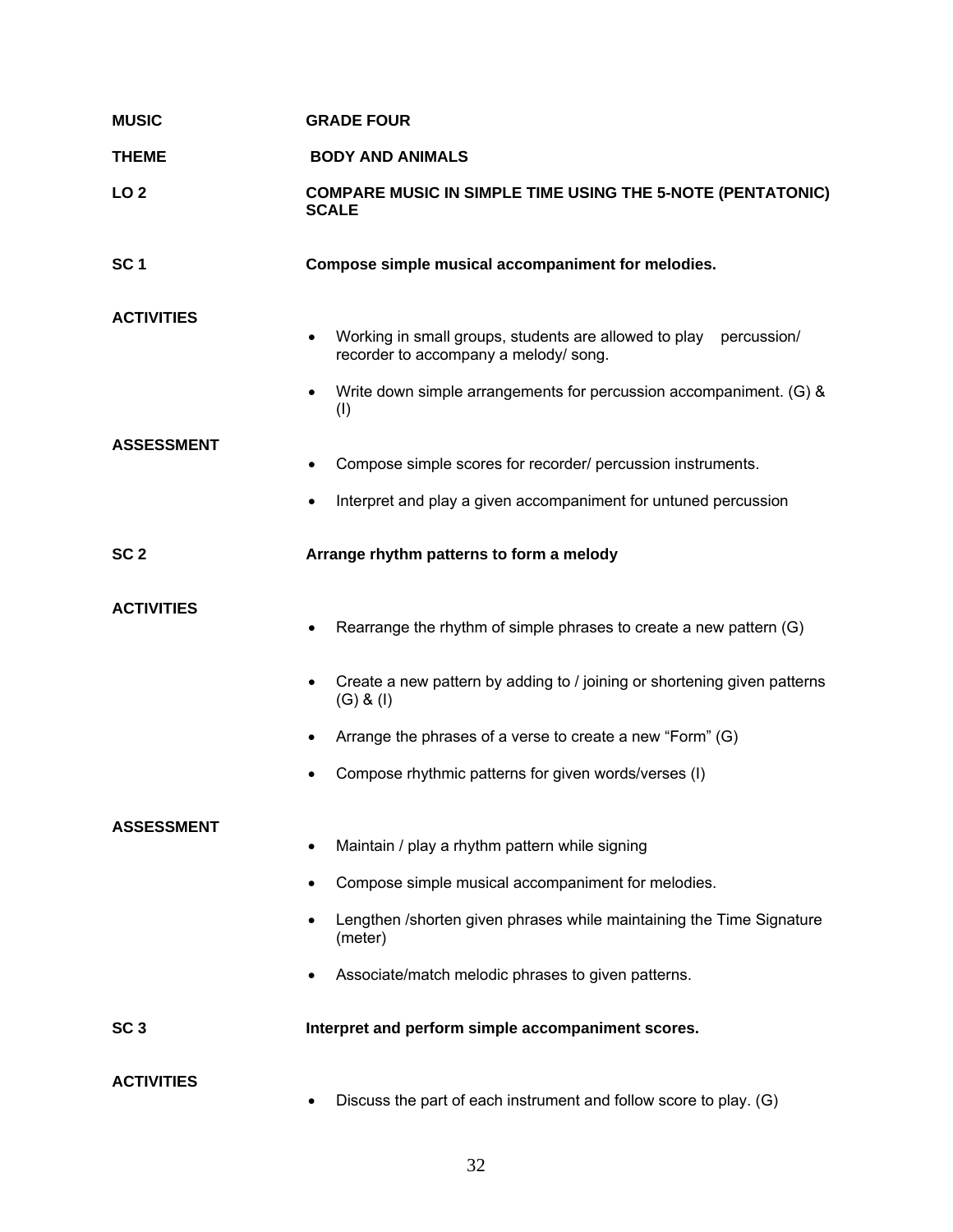|                   | Arrange a score for at least three instruments and play one part to the<br>rest of class. (I) $& (G)$ |
|-------------------|-------------------------------------------------------------------------------------------------------|
| <b>ASSESSMENT</b> |                                                                                                       |
|                   | Play a given part while the rest of class sings.                                                      |
|                   | Interpret and play from a short of a short piece of music.                                            |
| SC <sub>4</sub>   | Compose simple melodies in ABA form.                                                                  |
| <b>ACTIVITIES</b> |                                                                                                       |
|                   | Compose a verse (Use calypso, jazz, reggae or folk) (I/G)                                             |
|                   | Rearrange phrases of a given verse to create a verse in ABA form. (I)                                 |
|                   | Compose a melody in ABA form. Use different medium (I/G)                                              |
| <b>ASSESSMENT</b> |                                                                                                       |

• Compose own music in ternary form (instrumental/ song)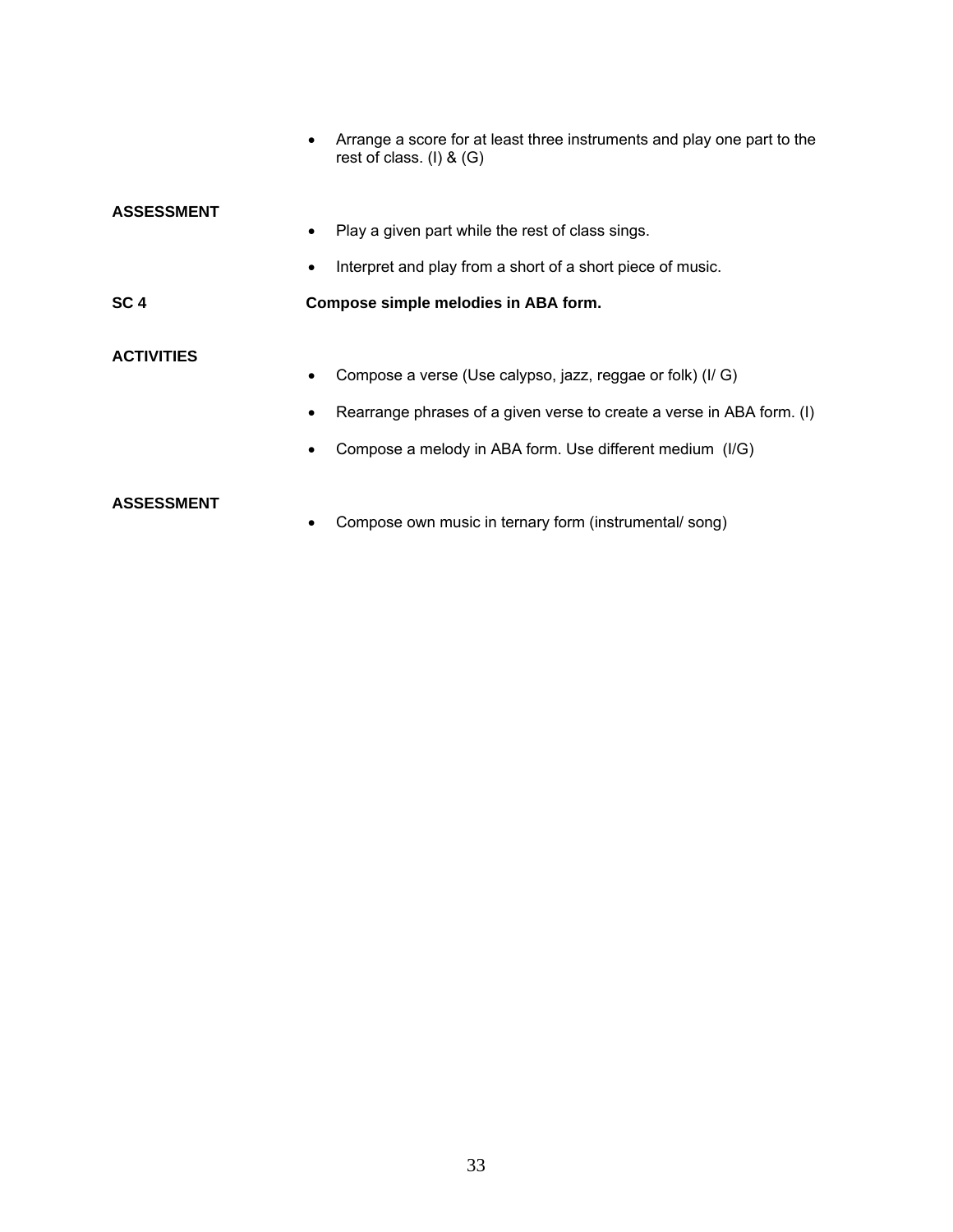| <b>DRAMA</b>             | <b>GRADE FOUR</b>                                                                                          |
|--------------------------|------------------------------------------------------------------------------------------------------------|
| <b>THEME</b>             | <b>BODY AND ANIMALS</b>                                                                                    |
| LO <sub>2</sub>          | <b>EXPRESS THEMSELVES FREELY AND EFECTIVELY ON MATTERS</b><br><b>AFFECTING THEIR LIVES</b>                 |
| SC <sub>1</sub>          | Recall and relate real life situations through speech                                                      |
| <b>ACTIVITIES</b>        | Discuss real life issues                                                                                   |
|                          | Provide situations for free expressions (e.g. an accident, a picture of an<br>incident)                    |
| <b>ASSESSMENT</b>        | Speak on real life issues for not less than 1 minute.                                                      |
| SC <sub>2</sub>          | Give typical oral responses that accompany different actions at<br>different times.                        |
| <b>ACTIVITIES</b>        |                                                                                                            |
|                          | Re-live life situations/ expressions that provoke or stimulate oral<br>$\bullet$                           |
|                          | Responses (e.g. a hurricane, volcano, wedding, parties)<br>٠                                               |
|                          | Record the voices of people of different nationality, allow students to<br>٠<br>imitate and differentiate. |
| <b>ASSESSMENT</b>        | Imitate the responses of people in a variety of situations.<br>٠                                           |
|                          | Provide appropriate reaction/ responses to disasters and other<br>$\bullet$<br>occasions.                  |
| <b>RESOURCE MATERIAL</b> | Pictures, Newspaper extracts, recordings of disasters, Charts/ flash<br>cards.                             |
| SC <sub>3</sub>          | Explain/demonstrate how the voice works.                                                                   |
| <b>ACTIVITIES</b>        |                                                                                                            |
|                          | Imitate various characters using intonations/voice levels<br>$\bullet$                                     |
|                          | Use voice to personify sounds in the environment<br>٠                                                      |
|                          | Use prerecording of voices of different nationalities, allow students to<br>imitate /differentiate.        |
| <b>ASSESSMENT</b>        | Imitate various sounds, characters, favourite persons.                                                     |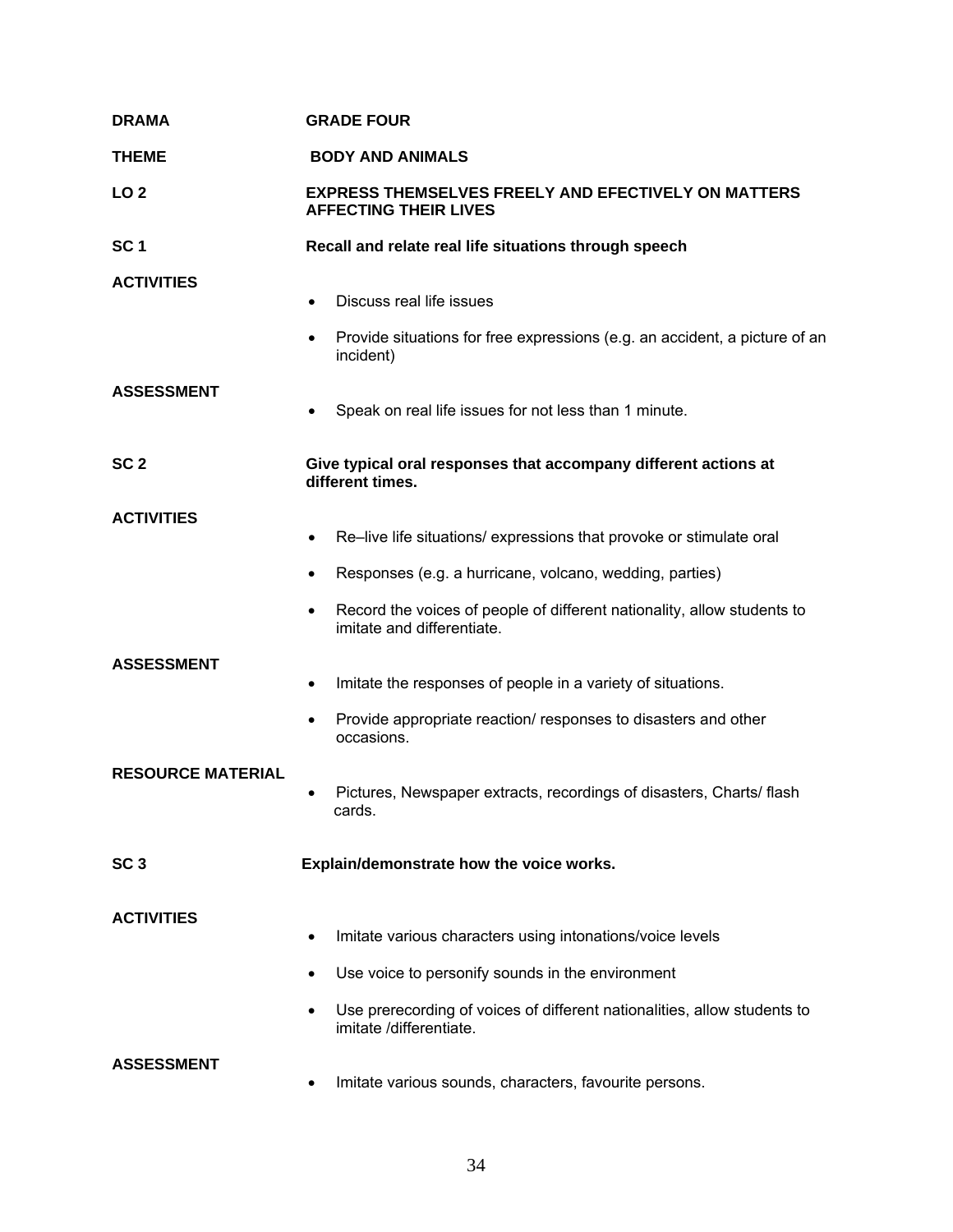• Imitate languages spoken by various nationalities – (French, Spanish, Chinese, Cocoy, Creole)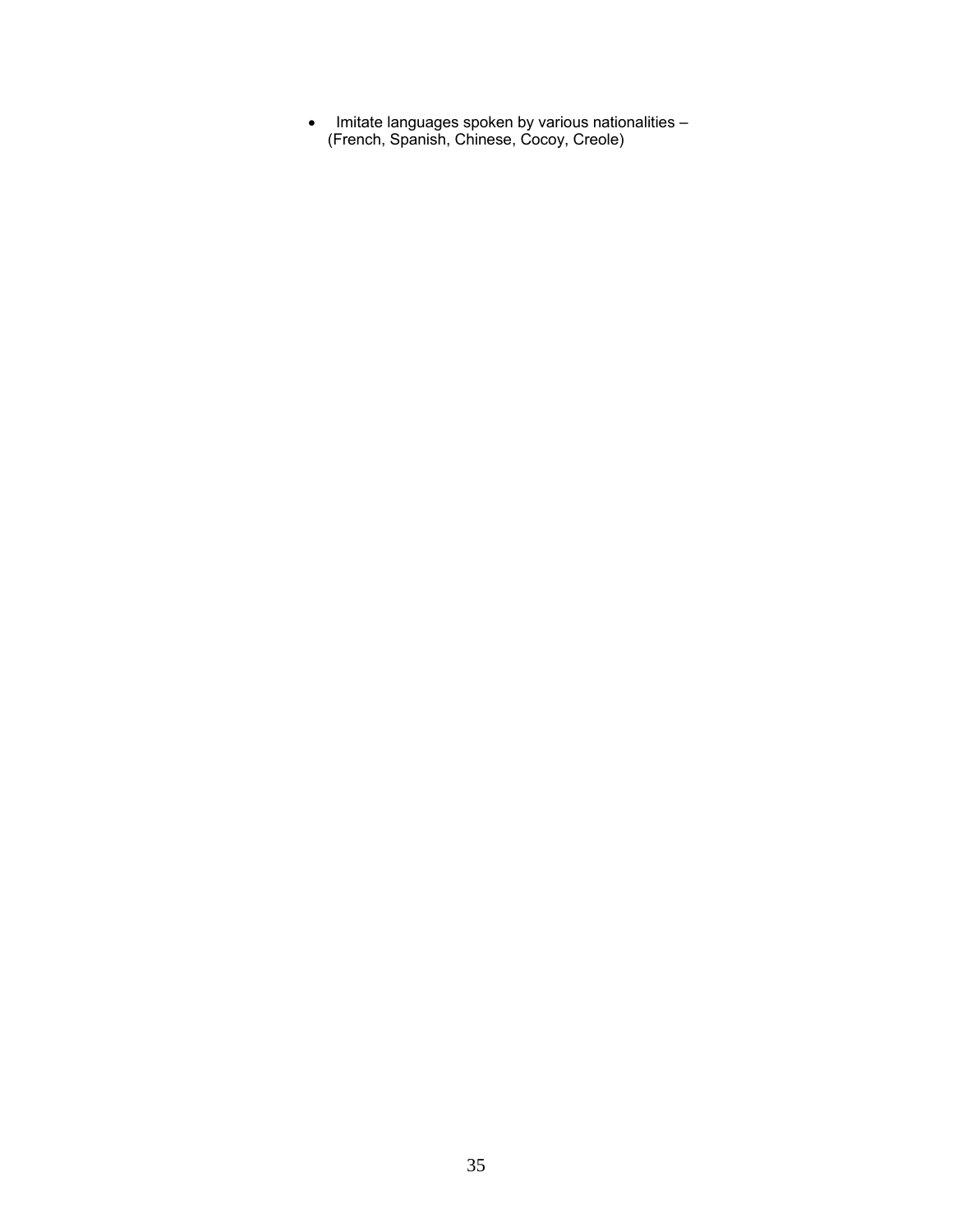| <b>DRAMA</b>      | <b>GRADE FOUR</b>                                                                                               |                                                                                                                                                   |
|-------------------|-----------------------------------------------------------------------------------------------------------------|---------------------------------------------------------------------------------------------------------------------------------------------------|
| <b>THEME</b>      | <b>BODY AND ANIMALS</b>                                                                                         | (4 SESSIONS)                                                                                                                                      |
| LO <sub>2</sub>   | DEMONSTRATE ABILITY TO USE SMOOTH TRANSITIONS WHEN<br><b>CONNECTING ONE MOVEMENT TO ANOTHER</b>                 |                                                                                                                                                   |
| SC <sub>1</sub>   | Improvise extended movement phrases.                                                                            |                                                                                                                                                   |
| <b>ACTIVITIES</b> | Use videos to guide pupils in selecting Folk/ Traditional dances.<br>movement phrase while dancing.             | Provide opportunities for students to dance to Folk/Traditional music.<br>Critique and refine a dance study -allow students to improvise extended |
| SC <sub>2</sub>   | and an end.                                                                                                     | Review, revise and refine a dance study that has a beginning, middle                                                                              |
| <b>ACTIVITIES</b> | other with and without music (Work with partner or small group)<br>Revisit and improve on previous dance study. | Have students respond to a given dance movement by mirroring each                                                                                 |
| <b>ASSESSMENT</b> |                                                                                                                 | $C$ roato a dances phrase pertraving a variety of dance movements                                                                                 |

• Create a dances phrase portraying a variety of dance movements – extended, connecting one phrase to another, mirroring etc.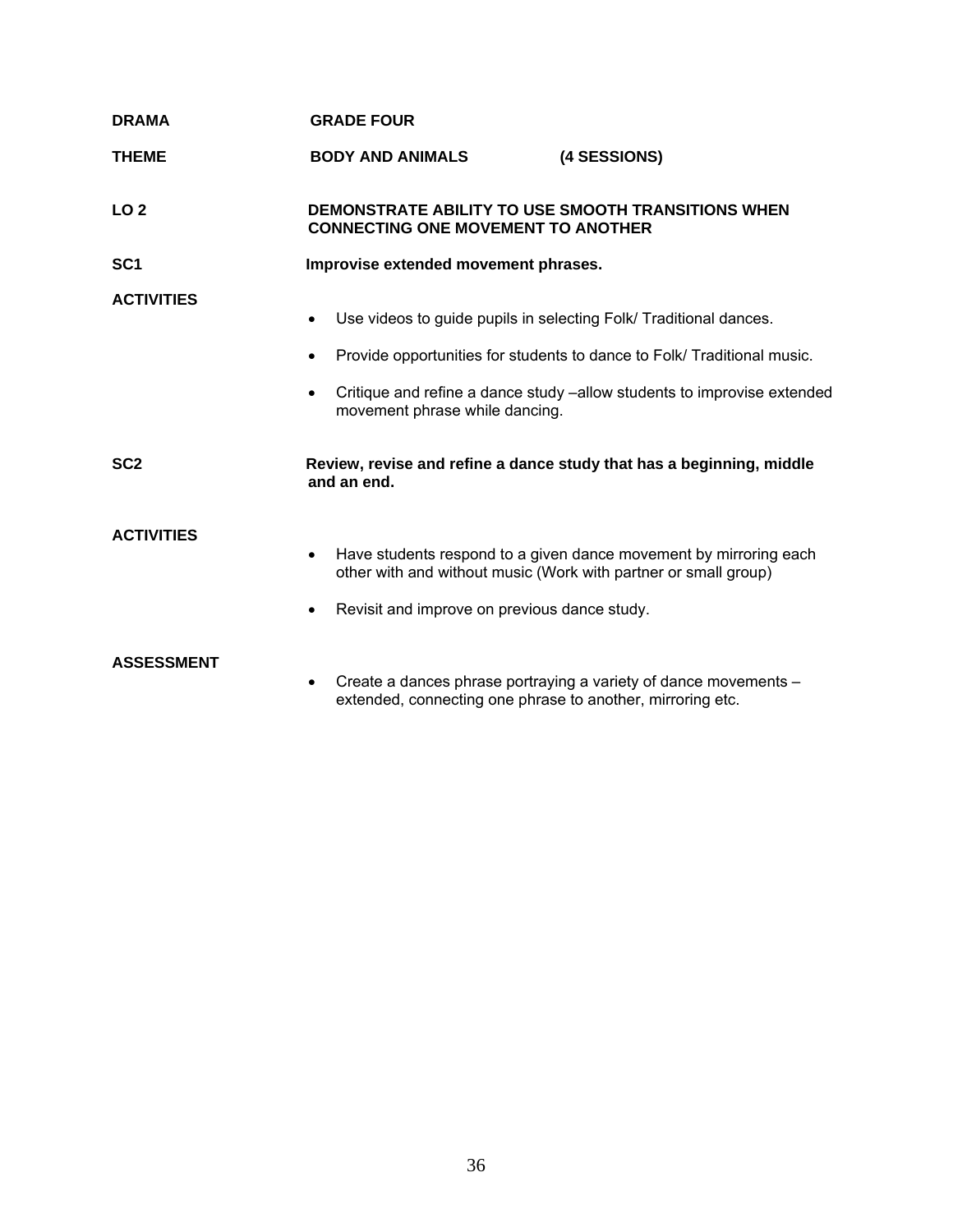### **TERM THREE**

### **THEME 5 WATER**

| AT1:L0 3                            | Follow simple directions,<br>with and without visuals,<br>that are heard/read/viewed<br>to complete projects related<br>to stitching, in weaving, straw work<br>and paper work, etc. | ART <sub>1</sub> | 4 (35mins)  |
|-------------------------------------|--------------------------------------------------------------------------------------------------------------------------------------------------------------------------------------|------------------|-------------|
| AT2: LO3                            | Use an instrument to play<br>or accompany a specific melody                                                                                                                          | <b>MUSIC 2</b>   | 4 (35mins)  |
| AT3:LO3                             | Perform and respond in different<br>ways to one's own work and that<br>of others.                                                                                                    | DRAMA3           | 4 (35mins)  |
| AT1:LO3                             | Perform and describe dances<br>that reflect the geographical place<br>in which the dances are performed.                                                                             | DANCE 4          | 4 (35mins). |
| <b>Travel</b><br>THEME <sub>6</sub> |                                                                                                                                                                                      |                  |             |
| AT 1:LO3                            | Follow and give simple directions<br>to create a pattern/ model.                                                                                                                     | Art 1            | 4 (35mins)  |
| AT2:LO 3                            | Use an instrument to play<br>Or accompany a specific melody                                                                                                                          | <b>MUSIC 2</b>   | 4 (35mins)  |
| AT3:LO3                             | Perform and respond in different<br>ways to one's own work and that<br>of others.                                                                                                    | DRAMA 3          | 4 (35mins)  |
| AT4:LO3                             | Perform and identify folk/traditional<br>and social dances from West Indian<br>history.                                                                                              | DANCE 4          | 4 (35mins). |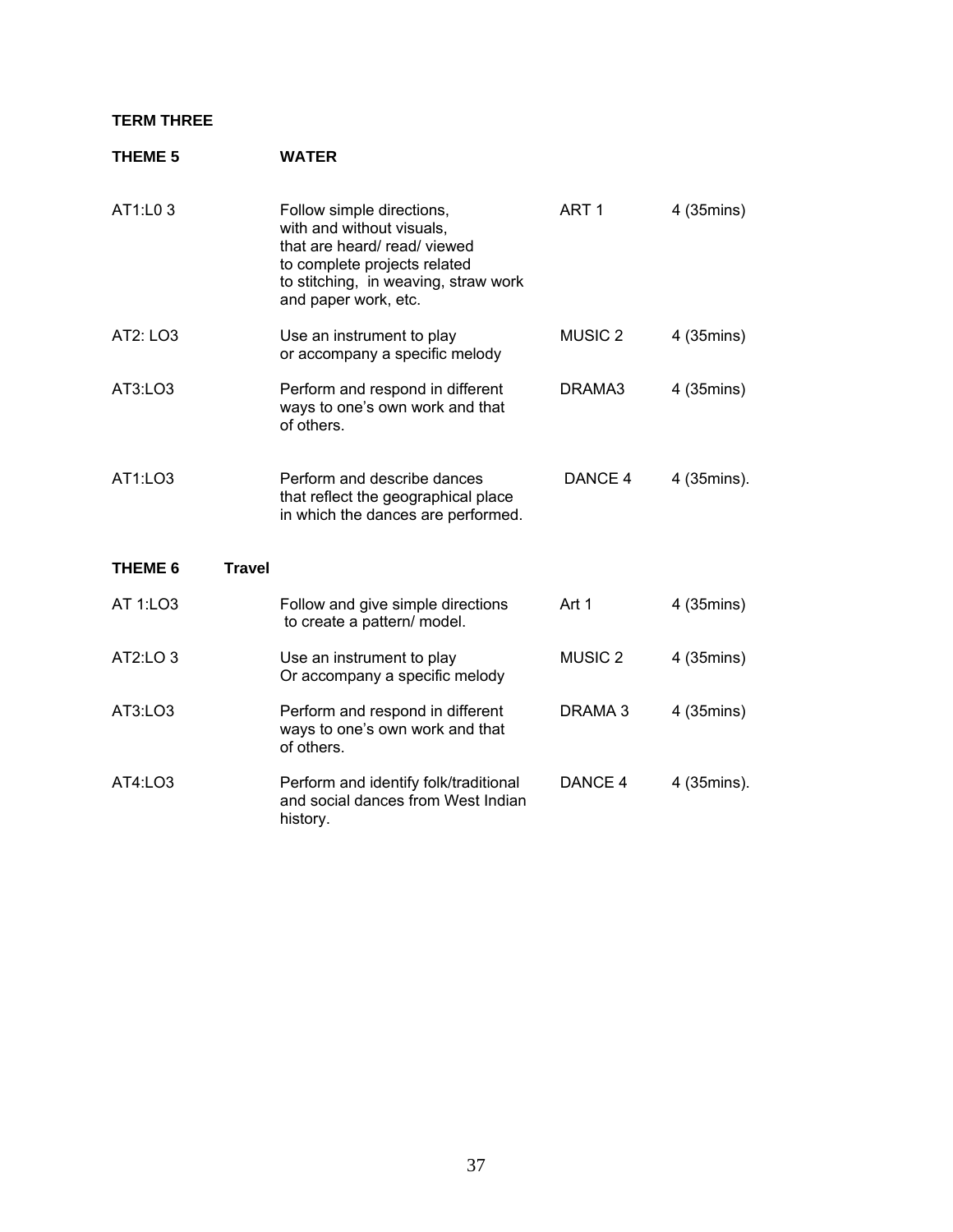| <b>ART AND CRAFT</b> | <b>GRADE FOUR</b>                                                                                                                                                         |
|----------------------|---------------------------------------------------------------------------------------------------------------------------------------------------------------------------|
| <b>THEME</b>         | <b>WATER AND TRAVEL</b>                                                                                                                                                   |
| LO <sub>3</sub>      | <b>GROUP COLOURS ACCORDING TO THE WET AND DRY SEASONS</b>                                                                                                                 |
| SC <sub>1</sub>      | Follow simple directions, with and without visuals that are<br>heard/viewed/read to complete projects related to stitching and weaving<br>(straw work paper work)         |
| <b>ACTIVITIES</b>    | Follow instruction to complete simple patterns in needle work/ weaving,<br>$\bullet$<br>crotchet and paper work. (I)<br>Create own pattern for art work. (I)<br>$\bullet$ |
| <b>ASSESSMENT</b>    | Complete and display patterns.<br>٠                                                                                                                                       |

- Discuss the instructions for individual pieces.
- Make some artwork that portrays the art of weaving/crotchet/designing.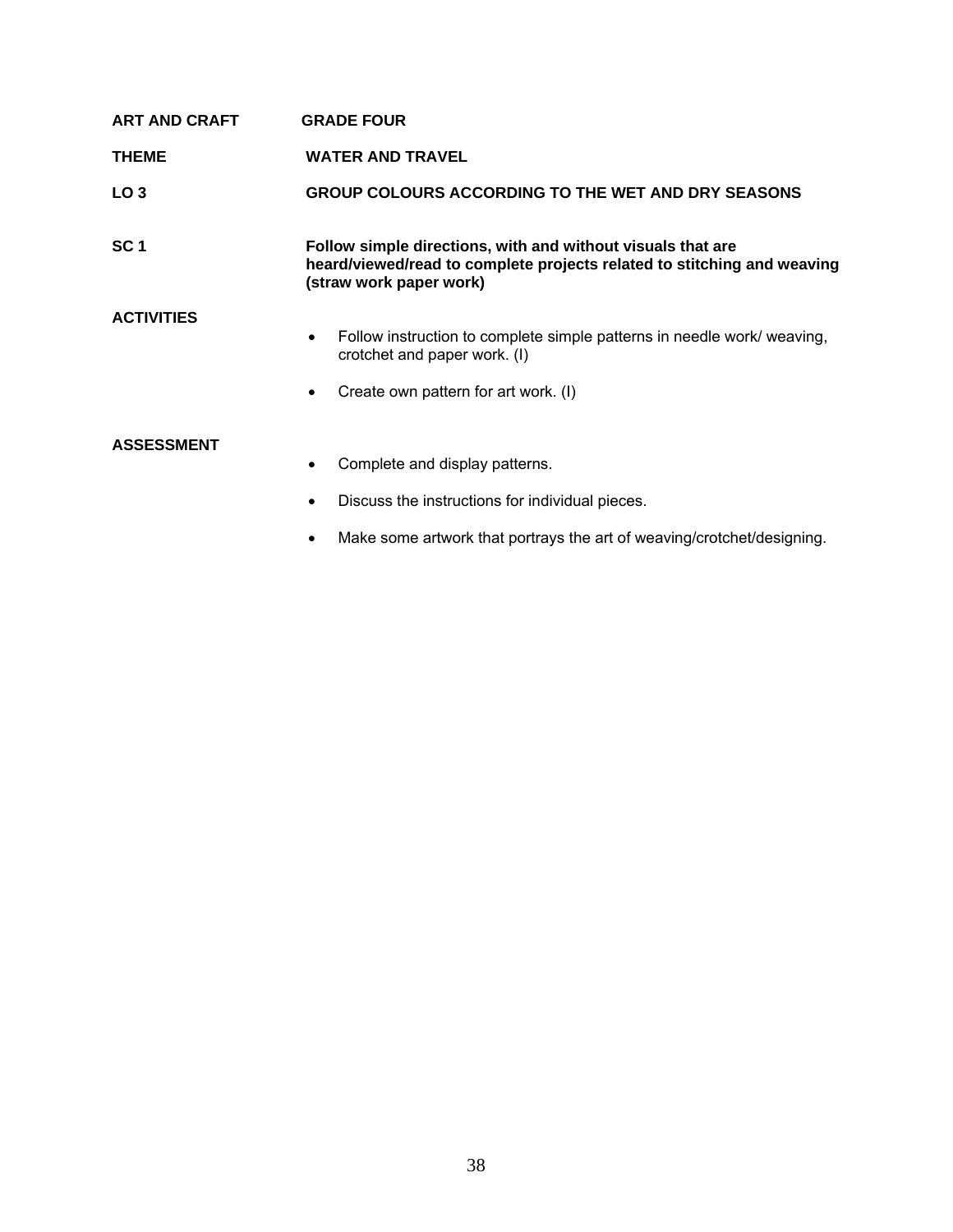| <b>MUSIC</b>    | <b>GRADE FOUR</b>                                                  |
|-----------------|--------------------------------------------------------------------|
| <b>THEME</b>    | <b>WATER AND TRAVEL</b>                                            |
| LO 3            | USE AN INSTRUMENT TO PLAY OR ACCOMPANY A SPECIFIC<br><b>MELODY</b> |
| SC <sub>1</sub> | Interpret and play/ perform simple accompaniment scores            |

## **ACTIVITIES**

- Read and perform music of simple scores. (G)
- Compose written accompaniments for familiar songs. (G) & (I)
- Critic performances of scores (G)
- Arrange own scores for percussion instruments and have a group to perform it.

### **ASSESSMENT**

- Perform simple music scores (rhythmic/ melodic)
- Present a music score for performance
- Direct the performance of own composition.
- Build a repertoire of songs.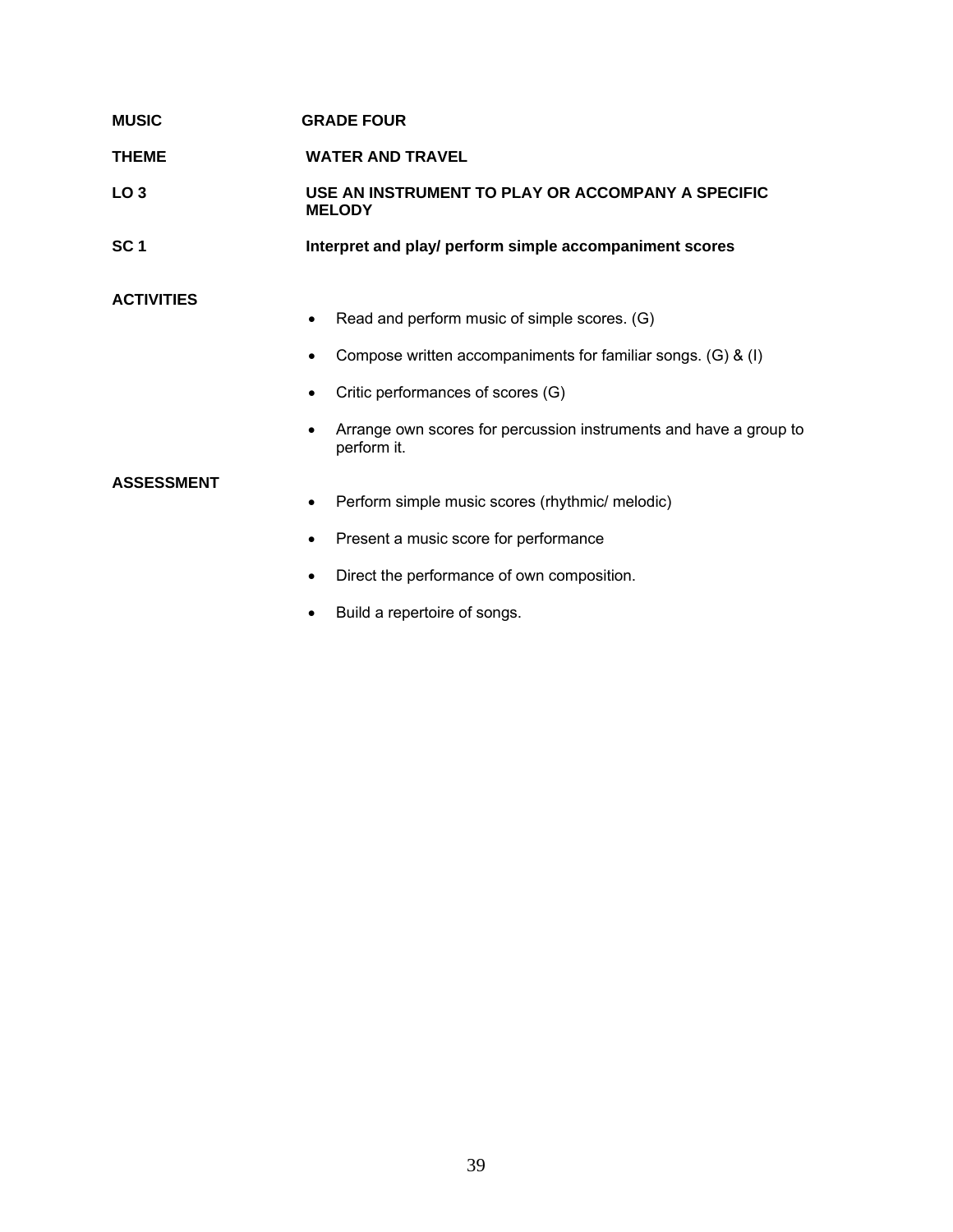| <b>DRAMA</b>             | <b>GRADE FOUR</b>                                                                                                                                 |  |
|--------------------------|---------------------------------------------------------------------------------------------------------------------------------------------------|--|
| <b>THEME</b>             | <b>WATER AND TRAVEL</b>                                                                                                                           |  |
| LO <sub>3</sub>          | PERFORM AND RESPOND IN DIFFERENT WAYS TO ONE'S OWN<br><b>WORK AND THAT OF OTHERS</b>                                                              |  |
| SC <sub>1</sub>          | Reflect and articulate personal growth                                                                                                            |  |
| <b>ACTIVITIES</b>        | Use photos to map their growth, and to mime actions at various<br>$\bullet$<br>stages (e.g. display clothing, toys, writing books of individuals) |  |
| <b>ASSESSMENT</b>        | Display & explain the activities/ what's happening in a presentation<br>$\bullet$                                                                 |  |
| SC <sub>2</sub>          | Participate in simple performances involving music & dance.                                                                                       |  |
| <b>ACTIVITIES</b>        | Perform situations which lend themselves to class room<br>$\bullet$<br>Activities in music and dance.                                             |  |
|                          | Provide Activities for students to practice series of steps used when<br>choreographing                                                           |  |
|                          | Allow students to listen to songs and in small groups create a simple<br>$\bullet$<br>choreography.                                               |  |
| <b>ASSESSMENT</b>        | Present a 2 - 3 minutes dance<br>$\bullet$<br>Create and perform choreography in group/solo                                                       |  |
| <b>RESOURCE MATERIAL</b> | Pictures of individuals, animals. (stages of growth)                                                                                              |  |
|                          |                                                                                                                                                   |  |
|                          | Recording of disasters                                                                                                                            |  |
|                          | Charts/ flash cards/activity cards, stories                                                                                                       |  |
|                          | A variety of songs/ music                                                                                                                         |  |
|                          | Tape recordings                                                                                                                                   |  |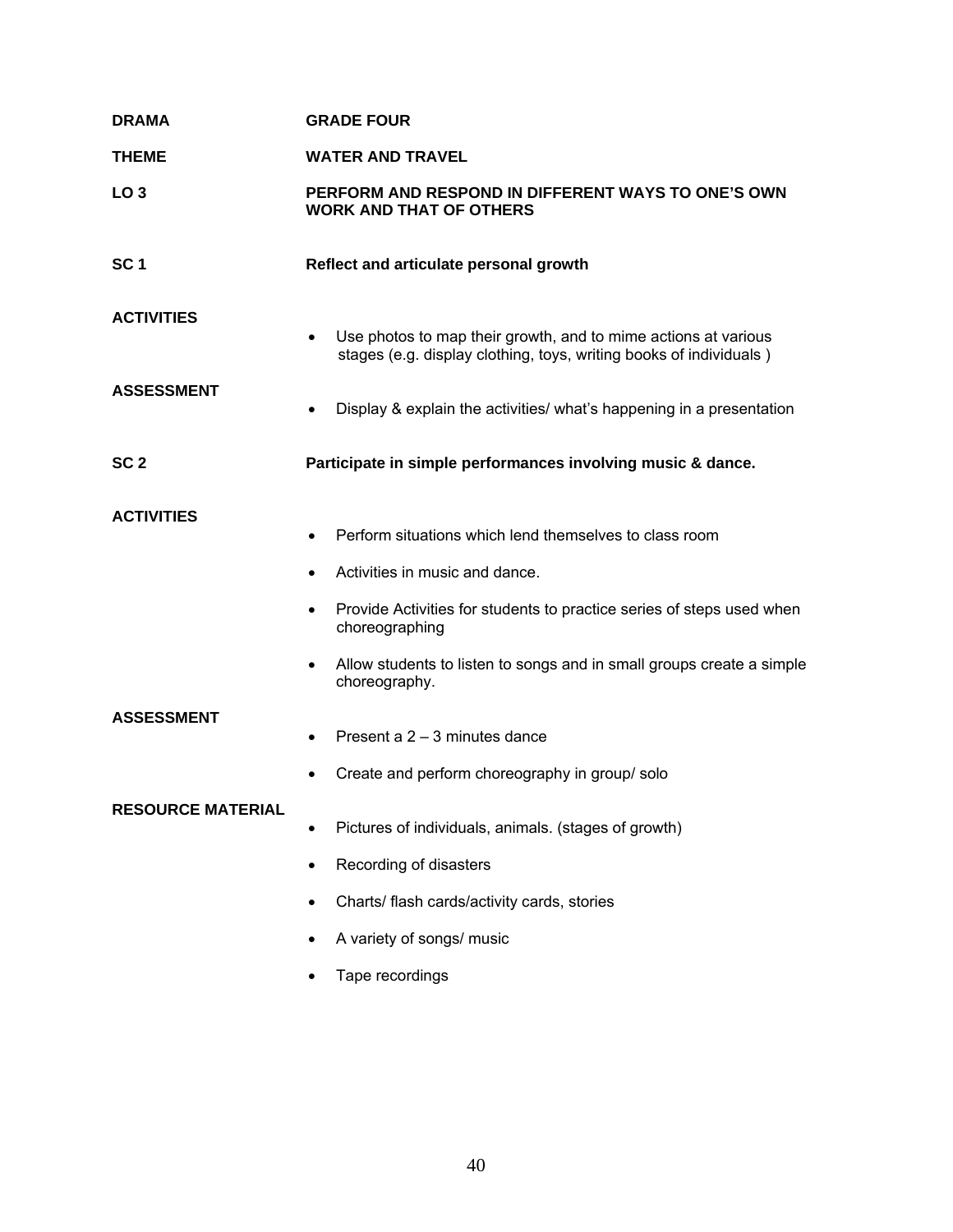| SC <sub>3</sub>          | Appreciate the performance of self, peers and others                                                                                                                                                            |  |
|--------------------------|-----------------------------------------------------------------------------------------------------------------------------------------------------------------------------------------------------------------|--|
| <b>ACTIVITIES</b>        | Do and tell activities - Group dramatizes a scene and give reasons for<br>$\bullet$<br>their choice of actions/ . Rest of class explain they like /dislike about the<br>activity performed.                     |  |
|                          | Provide opportunities for students to view/ listen to performances and<br>$\bullet$<br>allow students time for discussion                                                                                       |  |
| <b>ASSESSMENT</b>        | Observe others/ peers dramatize familiar scenes and critique                                                                                                                                                    |  |
| SC <sub>4</sub>          | Make connections between real life and "drama" fiction" make<br>belief                                                                                                                                          |  |
| <b>ACTIVITIES</b>        | Provide real life situations video tapes, recordings of market place,<br>incidents, storms etc for discussion and dramatization /dance.<br>Allow students to investigate at least five traditional /recent<br>٠ |  |
| <b>ASSESSMENT</b>        | scenes and produce an outline for performing at least one.<br>List real life scenes and dramatize a few extracts,<br>$\bullet$                                                                                  |  |
|                          | Work in groups to perform a real life /make belief scene                                                                                                                                                        |  |
| <b>RESOURCE MATERIAL</b> | Video tapes Simple plays,<br>$\bullet$<br><b>Stories</b><br>Films                                                                                                                                               |  |
|                          | Posters/ pictures<br>$\bullet$<br>Recordings of real life and make belief situations                                                                                                                            |  |